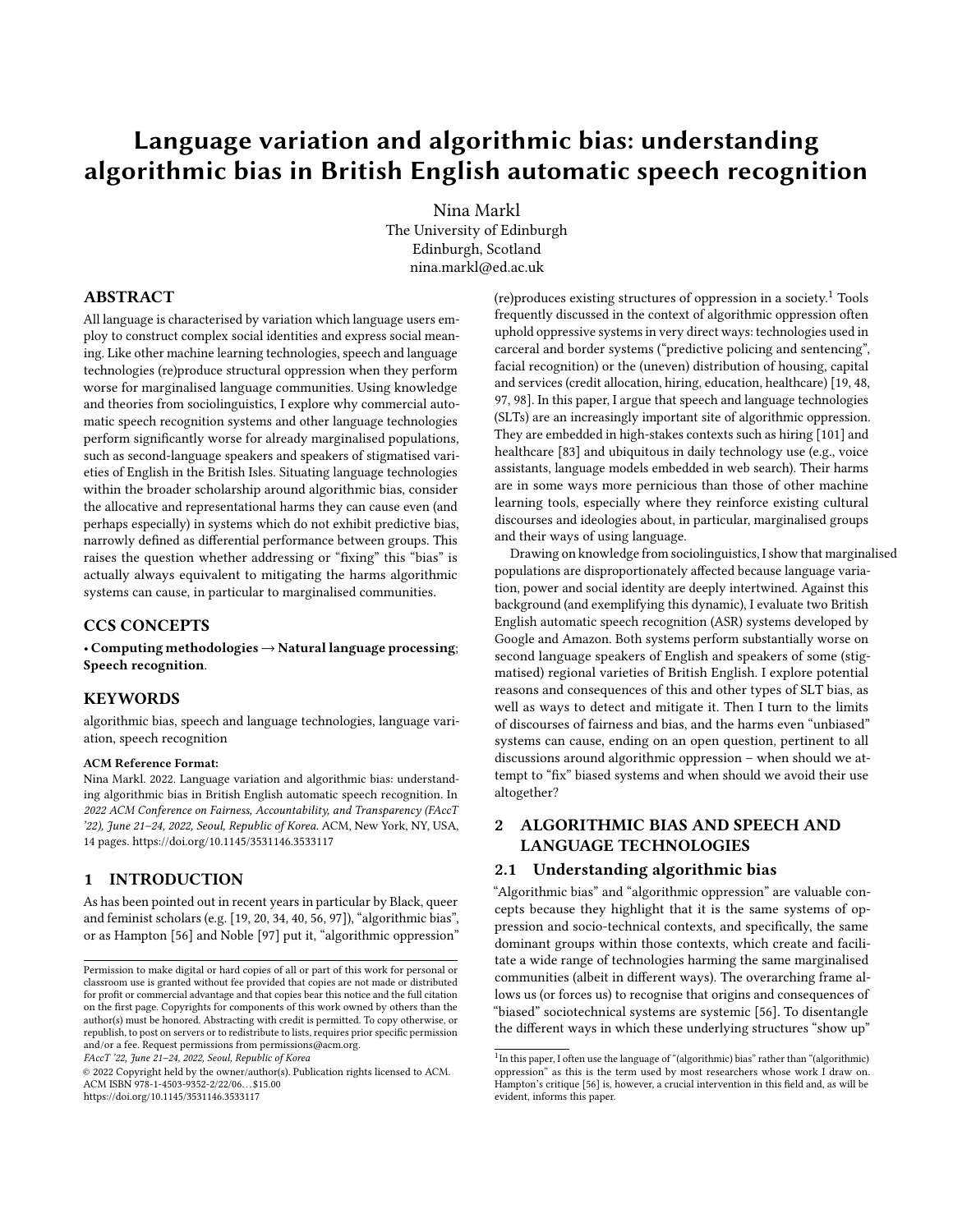in a sociotechnical system, more fine-grained terminology does, however, help. In recent years, several taxonomies to account for the origins [\[116\]](#page-13-1), types [\[109\]](#page-12-4) and consequences [\[13\]](#page-10-2) of algorithmic bias have been proposed.

Speech and language technologies (SLTs), in particular machinelearning based systems designed to process or analyse text or speech, can harm language communities in different ways. As shown in the case study of British English ASR below, SLTs can exhibit "predictive bias" [\[109\]](#page-12-4), producing systematically higher error rates for some, usually marginalised, groups (e.g., [\[39,](#page-11-4) [80\]](#page-12-5)). Harmful outcomes of machine learning systems can be traced back to a variety of points, including sampling and measurement bias during (training) data generation and curation [\[116\]](#page-13-1), aggregation and learning biases during model building [\[61,](#page-11-5) [66\]](#page-11-6), evaluation biases which miss biased behaviours [\[116\]](#page-13-1), and inappropriate deployment contexts [\[116\]](#page-13-1). The consequences for the people affected depends on the application context and the degree to which individual they rely on it, and include "degraded service", a higher risk of adverse decisions in high-stake contexts, or representational harms [\[13\]](#page-10-2). It is through these harms, that these technologies (intentionally or not) (re)produce structures of oppression as described by [\[19,](#page-10-0) [40,](#page-11-1) [97\]](#page-12-0): in addition to mirroring the racist, (cis)sexist, ableist and queerphobic context $^2$  $^2$ , they also further entrench and strengthen these structures.

# 2.2 (Social) meaning and context: inherent limitations to speech and language technologies

Like other machine learning systems, SLTs are often (unhelpfully, see [\[14\]](#page-10-3)) framed, especially by technology corporations, as "solving" a wide range of (social or communicative) "problems". Many of those "language problems", from more abstract tasks like "automatic speech recognition" to concrete applications like "hate speech detection", are extremely challenging to "solve". Without detracting from impressive advances in SLTs in recent years, it is imperative that we not lose sight of the limitations inherent to these tools [\[26\]](#page-10-4). Sociolinguistics, the study of language in society, is a useful starting point to understand why "solving language" is so difficult.

Language, both in production and perception, is fundamentally social. All parties to any linguistic interaction are situated in a particular social context which they draw on when expressing and interpreting ideas. Indeed, we use language to convey and construct social meaning in addition to those ideas, both as speakers and as listeners [\[46\]](#page-11-7). The social context, social meaning (and, arguably all meaning [\[17\]](#page-10-5)) are generally not available to SLTs [\[96\]](#page-12-6). Some tasks, such as hate speech detection, are very difficult for both algorithmic systems and humans because the specific social context (what is said, by whom, to whom) is crucial [\[96\]](#page-12-6). Harmful system behaviours in those cases are not (just) the result of insufficient or biased training data, but of the exceptionally difficult, and perhaps inappropriate, task.

Language is also fundamentally characterised by variation. This variation isn't uniformly distributed across members of a language community, but strongly tied to language users' identities. Since

machine learning models generally improve performance with a higher number of training examples, they tend to perform worse for small (sub)populations in a training data set [\[116\]](#page-13-1). Even a system trained on a "perfectly representative" language dataset would be prone to make wrongful predictions for numeric minorities.<sup>[3](#page-1-1)</sup> Minoritised and marginalised communities are further often misand underrepresented even if they aren't a numeric minority [\[16\]](#page-10-6).[4](#page-1-2)

## 2.3 Prior work on algorithmic bias in SLTs

[\[24\]](#page-10-7) show in their survey of 146 papers on "bias in NLP" that discussions of "bias" are often divorced from social, historical and sociolinguistic context. They also often fail to critically engage with how existing power structures shape who does and does not have access to reliable SLTs, and who gets harmed in what ways as a result [\[24\]](#page-10-7). Here, I highlight some of the work on algorithmic bias in SLTs, and, following this critique I return to their origins and harms in [5.](#page-5-0)

2.3.1 Unequal access to SLTs. SLTs are extremely unevenly distributed both across and within languages. There are over 7000 languages in the world [\[45\]](#page-11-8), only a small subset of which has been integrated in SLTs. [\[76\]](#page-11-9) find that 88.38% of the 2679 languages whose typology is described in WALS ([\[44\]](#page-11-10)) are essentially "no resource languages" (see also [\[21\]](#page-10-8)). They argue that it is "probably impossible" to create SLTs for these languages which are spoken by more than one billion people globally [\[76,](#page-11-9) p. 6284]. The seven languages with the most "resources", on the other hand, make up only 0.28% of all languages [\[76\]](#page-11-9). The framing of this inequality deployed in [\[76\]](#page-11-9) as a "race" for language resources with "winners", "left-behinds" and "hopefuls" obscures the (obvious) legacy of colonialism and the effect it has had both on which languages, and more importantly, which ethnic and national groups dominate the world to this day.<sup>[5](#page-1-3)</sup> It is no accident (and certainly not the result of a fair "win") that English, Spanish, German, Japanese and French are five of the seven most "well-resourced" languages spoken by 2.5 billion people globally. The upshot of this distribution is that there are many language communities around the world who have no access to SLTs. Furthermore, because many "high-resource" languages for which SLT architectures are initially developed are typologically similar, they might generalise poorly to those which are currently "under-resourced" [\[76\]](#page-11-9).

2.3.2 Unequal performance of SLTs. But even for the "high-resource" languages of the world, power shapes which language communities can use SLTs successfully, and which ones may even be harmed by them. Here I focus on English, in part because of my own research background, and in part because it is the most well-researched

<span id="page-1-0"></span><sup>&</sup>lt;sup>2</sup>To name just a few prevalent structures of oppression. Many people are marginalised in multiple ways which are impossible to disentangle.

<span id="page-1-1"></span> $3$ As [\[66\]](#page-11-6) points out, the pervasiveness of "skewed" distributions in the real world, is one of the reasons why careful model development is crucial.

<span id="page-1-2"></span><sup>&</sup>lt;sup>4</sup>I use the terms "minoritised" and "marginalised" to highlight that these positions are the result of a socio-historical and political process. For example, women and non-binary people make up slightly more than half of the population (globally and in many nations) but are nevertheless marginalised.

<span id="page-1-3"></span> $^{5}$ The framing of some languages as "left-behind" and fundamentally in need of language resources is particularly problematic. As I discuss below, it may well be that some communities do not want or need these technologies and in any case would like to be actively involved in their creation [\[22,](#page-10-9) [23,](#page-10-10) [65\]](#page-11-11).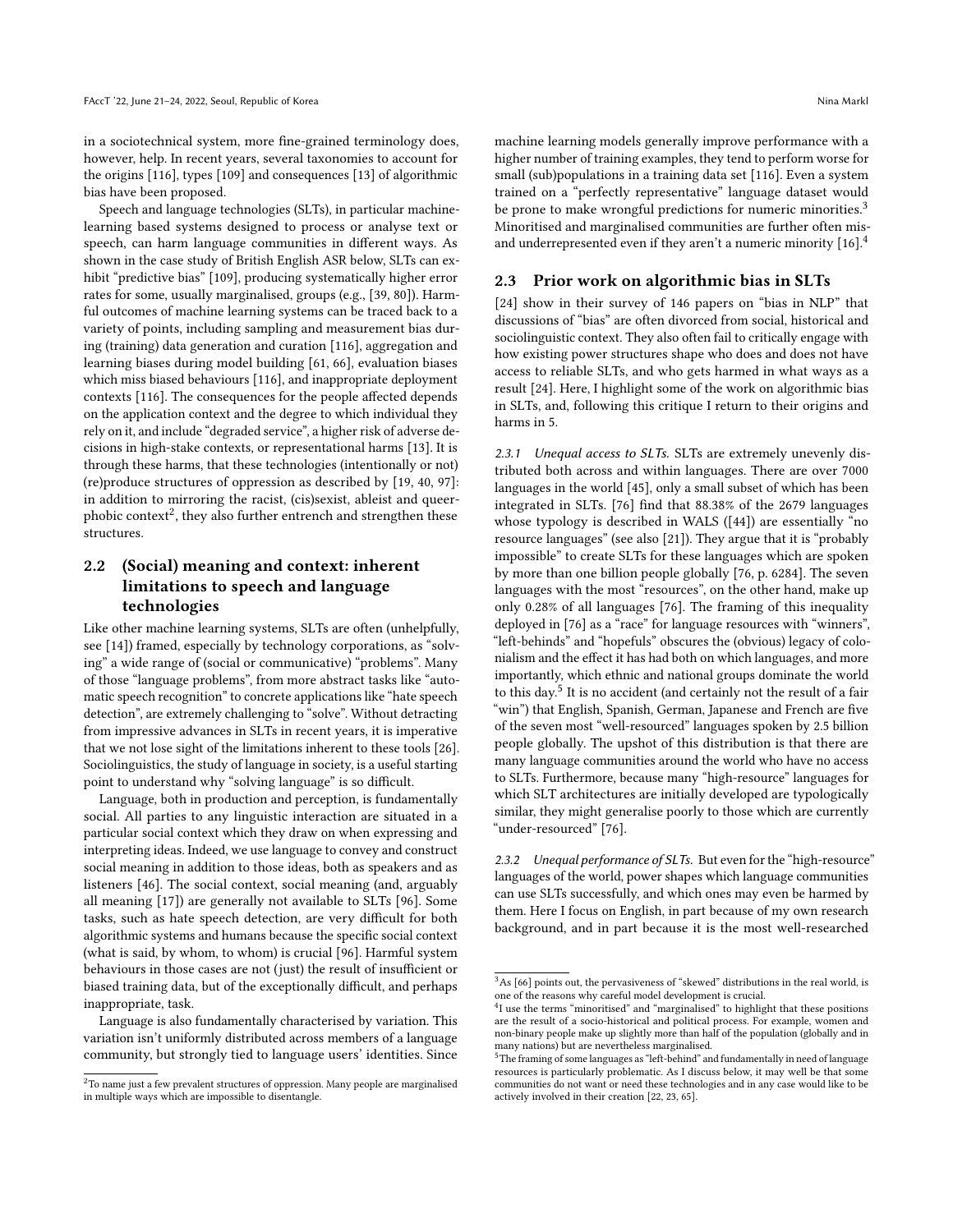context of algorithmic bias in SLTs.<sup>[6](#page-2-0)</sup> However, many of the observations on English also apply to other languages, where SLTs perform much better on a dominant (standard) variety than other varieties and variants used by marginalised communities. This predictive bias can, for example, be seen in sentiment analysis and hate speech detection. [\[39\]](#page-11-4) show that Google's sentiment analysis tool Perspective API classifies tweets by popular drag queens as "more toxic" than those by white nationalists. Perspective flags tweets containing reclaimed slurs like gay and queer and "obscene" language in neutral, positive or non-offensive contexts as "'toxic" (see also [\[42\]](#page-11-12)), but does not account for the fact that "innocuous" words can be used in ways that are deeply hateful. In other words, it doesn't capture the social context of the "obscene" language.[7](#page-2-1) Of course, which (or whose) language is considered "obscene" is itself an ideological choice imposed by the hearer [\[112\]](#page-12-7). Large language models are prone to reproduce structural oppression in a very direct way by "parroting" biases in the training data [\[16\]](#page-10-6), for example islamophobic content  $[1, 43, 86]$  $[1, 43, 86]$  $[1, 43, 86]$  $[1, 43, 86]$  $[1, 43, 86]$ .<sup>[8](#page-2-2)</sup> Similar problems also exist in in machine translation [\[107\]](#page-12-9) and word embeddings [\[27\]](#page-10-12) where gender bias proves particularly persistent. Gender neutral nouns or pronouns are often translated reflecting stereotypes or are simply ungrammatical [\[38,](#page-11-14) [107\]](#page-12-9). Machine translation also introduces stylistic bias, where translated text "sound[s] older and more male" than the original [\[68\]](#page-11-15). Recent work on US English automatic speech recognition systems show substantial performance differences between Mainstream US English and varieties used by marginalised communities such as African American English (AAE) [\[80,](#page-12-5) [90,](#page-12-10) [126\]](#page-13-2). [\[80\]](#page-12-5) find that commercial ASR systems by Apple, IBM, Google, Microsoft and Amazon produce a much higher rate of errors for Black speakers of AAE than comparable White speakers of Californian English. Notably, they also find that error rates were influenced by both gender and race, with particularly high rates for Black men, who tend to use a very high rate of "non-standard" linguistic features in the recordings used in the study (sourced from CORAAL [\[77\]](#page-11-16)) [\[80\]](#page-12-5). This highlights the need for not just disaggregated approaches to SLT evaluation, but specifically intersectional ones, which recognise that interlocking systems of oppression (such as race and gender) cannot be considered separately (as conceptualised in Black feminist thought [\[36,](#page-11-17) [62\]](#page-11-18) and applied to other domains of machine learning evaluation [\[28,](#page-10-13) [59,](#page-11-19) [75\]](#page-11-20)). Other work has found predictive bias for regional varieties of English such as Indian English [\[91\]](#page-12-11), Scottish English and Southern US English [\[119,](#page-13-3) [120\]](#page-13-4) (as compared to Mainstream US English). I add to this literature by considering predictive bias in British English commercial ASR systems as it affects first and second language speakers of English.

## 3 PATTERNS OF LANGUAGE VARIATION AS PROXIES FOR SOCIAL IDENTITIES

As noted above, language is both inherently social and inherently characterised by variation. This variation may appear random or free when we first encounter it (for example when we enter a new language community). However, as [\[129\]](#page-13-6) put in a very influential formulation, language variation (and language change) is characterised by "orderly heterogeneity". That is, patterns of language variation are not random, but are highly structured both in individuals and in communities and they can further be used to construct social identities in interaction [\[47\]](#page-11-21). As a result, particular linguistic features (or particular combinations of them) can be proxies for social identities. Worse SLT performance for particular language varieties and linguistic features thus often translates to worse performance for particular (usually marginalised) people. In the following section I explain the relationship between language variation and identity before outlining some work on variation in British Englishes, in particular how it relates to power and discrimination.

## 3.1 Beliefs about language are beliefs about speakers

Language and language variation are always situated in a larger social context. All speaking, writing, signing and listening originates from somewhere $^9$  $^9$ . Sociolinguists have long been interested in how particular ways of using language can become associated with specific social identities and positionalities until they become indexical of them (i.e. until they point to a particular identity) [\[47,](#page-11-21) [73\]](#page-11-22). In short, as people using language we construct beliefs about language to make sense of the (arbitrary) correlations between particular linguistic forms and the people who use them. Put more precisely, we "locate linguistic phenomena as part of, and evidence for, what [we] believe to be systematic behavioral, aesthetic, affective and moral contrasts among the social groups indexed" [\[72,](#page-11-23) p 37]. These ideologies are used to justify and re-entrench particular power structures and construct notions of normativity, markedness, difference and similarity between social groups [\[35\]](#page-11-24). Like other ideologies, they can become deeply embedded in our understanding of the world and shape how we produce and interpret language (variation).

Language ideologies can surface in "attitudes about language", often framed as "apolitical", aesthetic preferences for one form over another. But these attitudes about language are almost always reflective of attitudes about the speakers who use them. This is evident in the fact that the same linguistic feature is often interpreted differently depending on who produced it. For example, creaky voice, a phonation type commonly also known as "vocal fry", is among English speakers, much more stigmatised and pathologised in young women's speech than men's [\[5,](#page-10-14) [31\]](#page-10-15). The terms used to evaluate the feature are also evaluations of the women who use them: "annoying", "grating", "too much to bear" [\[31,](#page-10-15) [53\]](#page-11-25). Similarly, linguistic features common in some varieties of British English, such as "glottal replacement" of /t/ in words like *butter* or *Scotland* are stigmatised when used by working class speakers in formal contexts, but interpreted as signalling authenticity and solidarity

<span id="page-2-0"></span><sup>6</sup>Again, neither of these facts are an accident: (socio)linguistics, SLT research and related fields have been and continue to be anglo-centric.

<span id="page-2-1"></span> ${}^{7}$ A problem not limited to language, several art museums have had images of their exhibits, including the 25,000 year old Venus of Willendorf figurine, flagged as "pornographic": https://www.theguardian.com/artanddesign/2021/oct/16/vienna-museumsopen-adult-only-onlyfans-account-to-display-nudes

<span id="page-2-2"></span><sup>&</sup>lt;sup>8</sup>It is worth noting that broader (potential) harms of large language models, like those related to climate change, misinformation and radicalisation are also likely to disproportionaly affect marginalised groups [\[16,](#page-10-6) [127\]](#page-13-5).

<span id="page-2-3"></span> $9$ Compare Donna Haraway's "god trick of seeing everything from nowhere" [\[57,](#page-11-26) p 581] (or everywhere), the illusion of complete, "transcendent" objectivity (in science) which in reality is framed through a particular embodied lens.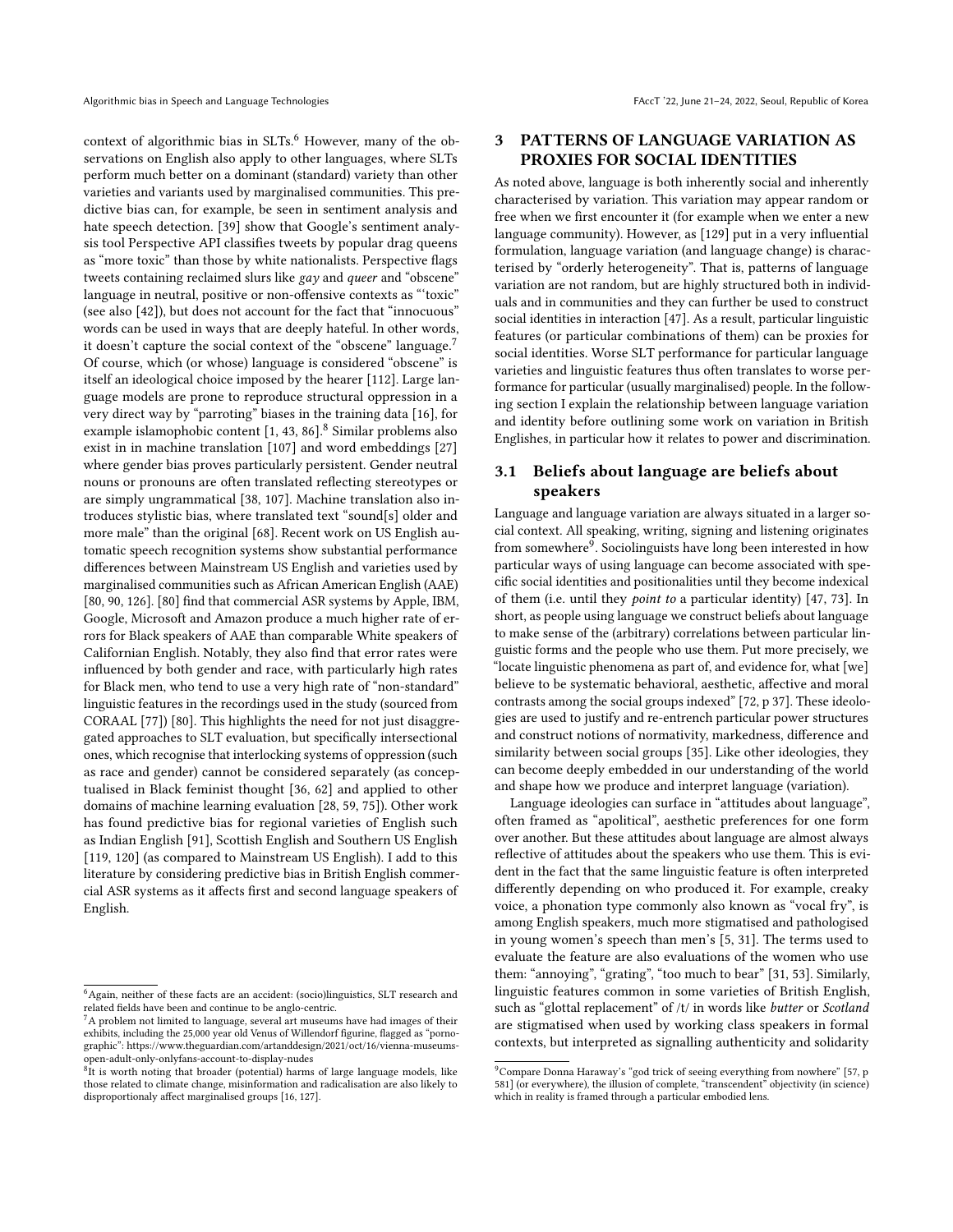when used by upper-class speakers (e.g. politicians) in those very same contexts [\[79,](#page-12-12) [111\]](#page-12-13). Listeners' judgements of speakers (e.g. attractiveness, trustworthiness, friendliness) are also influenced by their perceived race, gender and social class background [\[9,](#page-10-16) [41\]](#page-11-27). These attitudes also have structural implications (see also [\[35\]](#page-11-24)). [\[5\]](#page-10-14) ask listeners to rate speakers with and without vocal fry according to their "hireability", and find that those without creaky voice are preferred. This is just one example among many culturally-specific language ideologies around "professional", "educated" and "articulate" speech [\[11,](#page-10-17) [87\]](#page-12-14). In anglophone settings, hiring committees disprefer second language speakers [\[67,](#page-11-28) [121\]](#page-13-7) who have also been found to be perceived as "less credible" [\[84\]](#page-12-15) than first language speakers. Just like algorithmic oppression, language ideologies are not just underpinned by or reflective of structural oppression, but also serve to secure it [\[104\]](#page-12-16). It is the language used by powerful social groups in a given societal context (e.g. White, upper and middle class, men) that becomes the "prestigious" or "right" way to speak. [\[5\]](#page-10-14) conclude that women should avoid creaky voice to avoid discrimination and similar advice is often given to anyone who doesn't speak the "standard variety"[\[35\]](#page-11-24). I strongly reject this conclusion - it is listeners (and hiring committees) and language technologies should resist sexist (language) attitudes [\[31\]](#page-10-15).[10](#page-3-0)

#### 3.2 Linguistic variation in the British Isles

The British Isles encompass a lot of linguistic diversity. In addition to English, there are many minoritised languages, including Scottish Gaelic, Scots, Irish, Welsh, Manx, Polish, Punjabi and Urdu, which have different levels of legal recognition within the United Kingdom and Ireland  $\left[45\right]^{11}$  $\left[45\right]^{11}$  $\left[45\right]^{11}$ . English in the British Isles is also characterised by significant variation, conditioned both by region and social class (see e.g. [\[51,](#page-11-29) [70,](#page-11-30) [130\]](#page-13-8)). This variation is apparent both in dialectal variation (broadly: variation in syntax, morphology and lexicon) and accent variation (variation in pronunciation). Linguists tend to define regional accent or dialect regions along "linguistic borders" (so-called "isoglosses") where two (or more) different ways of expressing the same concept or structure meet. These different pronunciations, words or syntactic structures are often rooted in the distinct historical developments of English in different regions. Especially in the context of accents, these differences are not isolated to individual words, but tend to affect the entire "inventory" of sounds in a particular accent (the "phonology"). For example, accents in the South of Britain distinguish between the vowel in words like can and the vowel in words like can't, while those in the North generally do not [\[70\]](#page-11-30). In addition to these geographical differences in the presence and distribution of particular sounds, speakers also vary in their language use depending on style, context and social class.

In the British Isles (in particular in the UK), the classic example of a highly prestigious accent is Received Pronunciation (RP)<sup>[12](#page-3-2)</sup>. RP, also colloquially referred to as "the Queen's English", is "supralocal": rather than being interpreted as an index of the speaker's geographical origin or identity, it is interpreted as indicative of their social (class) and educational background [\[3,](#page-10-18) [49\]](#page-11-31). It is spoken by a small group of people and was historically particularly widely used in British media and in elite spaces (private schools, politics, aristocracy) [\[3\]](#page-10-18). As [\[3\]](#page-10-18) highlights, the association between RP and upper class status is very strong, and has been reinforced over centuries through prescriptive teaching (inside and outside classrooms) and popular media. Crucially, other "native" accents especially those associated with working class speakers both in urban and rural areas of the north and northeast of England, the Scottish central belt, Wales, and London continue to be stigmatised in many elite spaces and rated as "less prestigious" and "less pleas-ant" [\[110\]](#page-12-17)<sup>[13](#page-3-3)</sup>. Recent research shows that attitudes towards (some) second language accents have improved, or, at the very least, that increased awareness of the negative effects and arbitrary nature of linguistic discrimination lead study respondents to suppress negative judgments [\[103\]](#page-12-18). Nevertheless, accent discrimination and open prejudice against speakers of particular accents (especially secondlanguage speakers) or people who use particular linguistic features appears more socially acceptable than other forms of discrimination. Recent work shows that accent discrimination still plays a role high-prestige hiring contexts such as corporate law, although not all regional accents are equally stigmatised [\[29,](#page-10-19) [85\]](#page-12-19). Accent bias has also been documented in teacher training and schools in the UK, affecting both first and second language speakers of English [\[11,](#page-10-17) [37\]](#page-11-32).

# 4 INVESTIGATING ALGORITHMIC BIAS IN BRITISH ENGLISH ASR SYSTEMS

To add to the understanding of predictive bias in commercial automatic speech recognition systems, I tested the off-the-shelf systems by Google (Google Speech-to-Text) and Amazon (Amazon Tran-scribe) using two corpora of read speech<sup>[14](#page-3-4)</sup>: the Speech Accent Archive (SAA) [\[128\]](#page-13-9) and Intonational Variation in English (IViE) [\[54\]](#page-11-33). The subset of SAA contains a wide range of first and second language speakers of English, and is useful to illustrate that second language speakers are disadvantaged in the context of ASR systems as compared to first language speakers. IViE allows for a detailed analysis of how speakers of different varieties of British English are impacted by algorithmic bias in ASR.

## 4.1 Experimental setup

The Speech Accent Archive is a database of short English language speech samples. Each entry consists of a recording of a read elicitation passage which contains most sounds of English, some demographic information about the speaker (binary gender, age, native language and other languages, birthplace, current place of residence, age and mode of acquisition of English), a detailed phonetic transcript and some linguistic analysis. For this experiment, I initially chose a subset of 495 recordings<sup>[15](#page-3-5)</sup> provided by first and second

<span id="page-3-0"></span> $10$ <sup>T</sup>'d like to thank an anonymous reviewer for their generous comments regarding the role of the "listening subject" in the context of language technology.

<span id="page-3-1"></span><sup>11</sup>Polish, Punjabi and Urdu are the most common "non-indigenous" languages in the UK, though the list of languages spoken by residents of the UK is, of course, very long and ever-changing. <sup>12</sup>For simplicity, I use the term RP, rather than Southern Standard British English

<span id="page-3-2"></span><sup>(</sup>SSBE).

<span id="page-3-3"></span> $^{13}$  See also the Accentism Project which collects personal stories about this experience: <https://accentism.org/> <sup>14</sup>Data, code and analysis available at [https://github.com/ninamarkl/FAccT22\\_ASRBias](https://github.com/ninamarkl/FAccT22_ASRBias)

<span id="page-3-5"></span><span id="page-3-4"></span><sup>15</sup>Accessed here:<https://www.kaggle.com/rtatman/speech-accent-archive>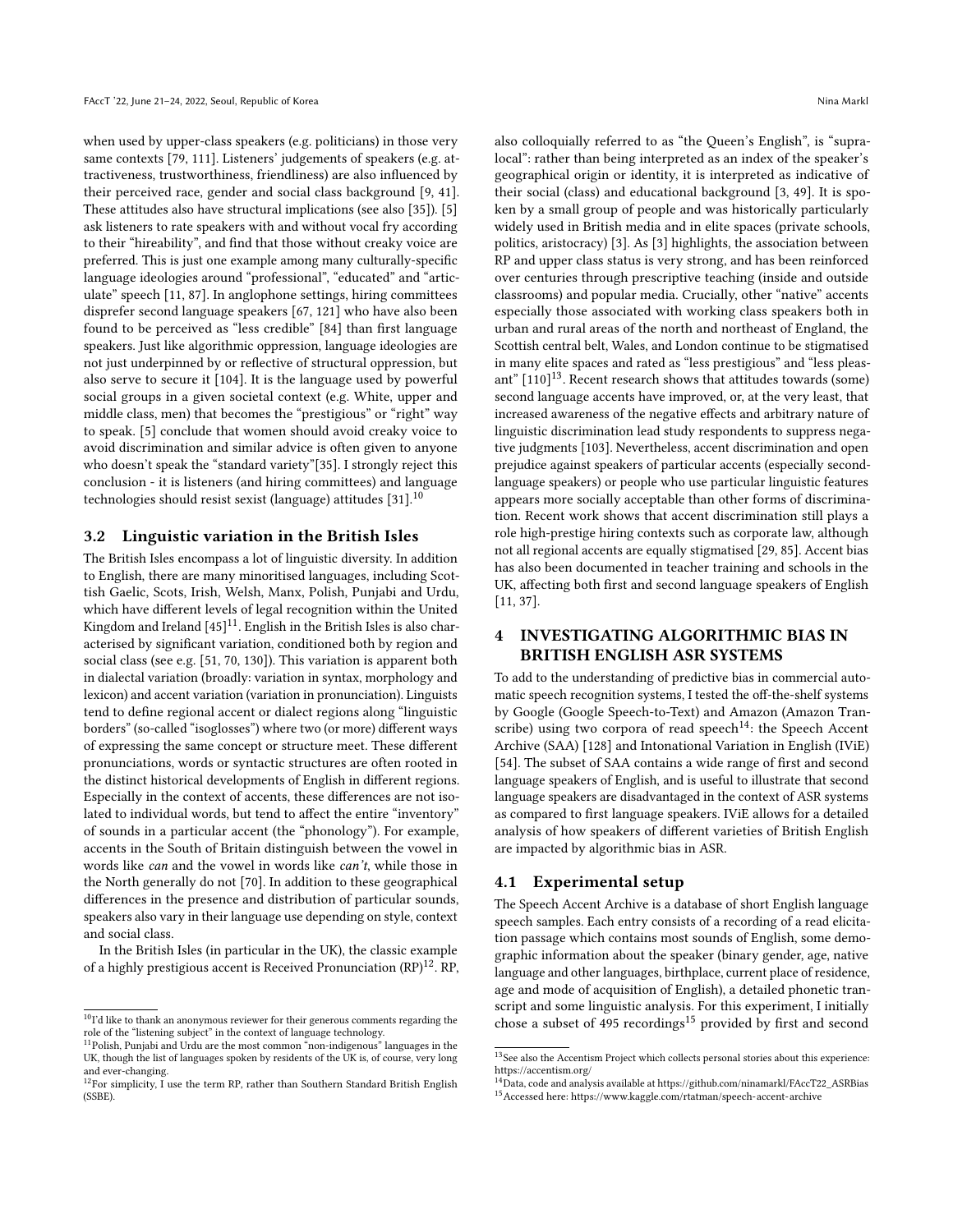language speakers of English (as self-defined by each speaker). Both groups are internally heterogeneous: the first language speakers are from a range of regions in the UK, and all 430 second language speakers speak one of ten randomly chosen languages as a first language (Arabic, French, German, Hindi, Italian, Mandarin, Portuguese, Spanish, Thai or Urdu) and vary in how, and for how long, they have been learning English $16$ . To ensure that any differences weren't due to systematic differences in recording quality, signal to noise ratio was measured using Praat [\[25\]](#page-10-20), and recordings with a measure higher than 50dB were excluded from the subsequent statistical analysis. 445 recordings were retained.

The IViE corpus was collected around 2000 to study intonational variation in the British Isles. It contains audio recordings from 102 adolescent speakers from 9 cities in the British Isles: London, Dublin, Cambridge, Liverpool, Leeds, Bradford, Newcastle, Cardiff and Belfast. The IViE corpus does not contain any information about the speakers, aside from their age (16), binary gender, city and the fact that the speakers from Cardiff and Bradford are bilingual (Welsh and Punjabi, respectively) and the speakers from London are of Caribbean descent. I chose recordings of the speakers reading the first two paragraphs of a longer retelling of the fairy tale Cinderella for analysis (about one minute per speaker). All reference transcripts were validated and, where speakers made speech or reading errors, adjusted by me.

All audio recordings were converted to 16kHz FLAC files, uploaded to Google Cloud and Amazon S3 Storage and processed using their Python APIs. Both corpora were processed with the default models for British English ('en-GB'). The generated transcripts were evaluated against the reference transcripts using sclite from the SCTK toolkit<sup>[17](#page-4-1)</sup>. Further analysis of the evaluation outputs was conducted in R and Matlab to compare performance on speaker subgroups within each corpus.

### <span id="page-4-9"></span>4.2 Results

I employ a mixed methods approach to analysing the experimental results. To quantify the extent of predictive bias experienced by second language speakers of English and speakers of different regional varieties of English, I report word error rate (WER), a standard metric in ASR evaluation for both experiments. I then apply a qualitative error analysis to the results of the IViE experiment to explore the effect of phonetic variation on word error rates.<sup>[18](#page-4-2)</sup>

#### 4.3 Quantitative results

WER is an edit-distance metric presenting the number of errors (deletions, insertions, substitutions) in an automatic transcript rela-tive to the number of correct words in a reference transcript<sup>[19](#page-4-3)</sup>. It is usually computed over an entire test set, often a well-established benchmark. This aggregated approach risks obscuring systematic

differences between subsets of the test set. To avoid this, I analyse the WER using multiple linear regression models which include factors such as variety, gender, speech rate and age.

4.3.1 SAA: L1 vs L2 speakers. While SAA also contains information about the speakers' first language and when they started learning English, I decided to focus specifically on  $sex^{20}$  $sex^{20}$  $sex^{20}$ , age, speech rate and L1/L2 status. Error rates varied greatly by L1 (and individual) for both systems, but they were lowest for L1 speakers of English $^{21}$  $^{21}$  $^{21}$ . Age of second language acquisition, as well as phonological characteristics of a first language can influence speakers' accents in many ways which may also impact ASR error rates.<sup>[22](#page-4-6)</sup> However, for the purposes of this paper, I am more interested in highlighting that a wide range speakers whose (potentially only) common characteristic is that they're not "native speakers" of English, likely encounter problems when using these ASR systems. While this category is itself problematic, it is also how many speakers are perceived (and judged) by, in particular, "native speakers".

For both systems, linear regression models show that word error rates are significantly higher for L2 speakers than L1 speakers. Categorical predictors (variety: L1/L2 English, sex: male/female) are deviance coded and numeric predictors (age, speech rate in syllables per second) are scaled and centered. There is a significant main effect for variety at p<0.05 for both systems (see Table [1a](#page-5-1) and Table [1b\)](#page-5-1). Sex is not a significant factor for either model, and adding an interaction term of sex and variety does not improve model fit. Age is a significant factor for Google, with higher error rates for older speakers. Speech rate is a significant factor for Amazon, with higher speech rates corresponding to lower  $\rm WER^{23}.$  $\rm WER^{23}.$  $\rm WER^{23}.$  This effect is not observed for Google. Overall, Google produces higher error rates for both speaker groups.

4.3.2 IViE: Variation with British L1 varieties. To investigate the impact of accent variation, I chose the variety with the lowest error rate for each system as the reference levels in linear regression models. Amazon performs best on recordings from Cambridge, while Google performs best on those from London. Categorical predictors (gender: male/female) deviance coded and numeric predictors (speech rate in syllables per second) scaled and centered. $^{24}$  $^{24}$  $^{24}$ 

For speakers from Newcastle, Liverpool, Belfast, and Bradford, Amazon produces error rates which are significantly higher than those for speakers from Cambridge ( $p<0.05$ ). There is also a significant main effect of gender, whereby recordings by female speakers show significantly lower error rates (p<0.05). Adding an interaction term for gender and variety did not improve model fit. Compared to speakers from London, Google only performs significantly worse for speakers from Belfast (p<0.05) (see Fig [1b\)](#page-7-0). There is an interaction effect between variety and gender (which improves model fit):

<span id="page-4-0"></span><sup>16</sup>For each "native language subgroup", I selected up to 70 recordings: recordings are numbered consecutively, so the dataset contains, e.g., files "arabic1" to "arabic70 and "urdu1" to "urdu16" as there are a total of 16 urdu speakers in the sample. See [https://github.com/ninamarkl/FAccT22\\_ASRBias](https://github.com/ninamarkl/FAccT22_ASRBias) for further details.

<span id="page-4-1"></span><sup>17</sup>https://github.com/usnistgov/SCTK

<span id="page-4-2"></span><sup>&</sup>lt;sup>18</sup>While this type of analysis would also be appropriate and interesting for the SAA dataset, I focus on IViE here as the speakers in SAA show a lot of individual variation, the analysis of which is outwith the scope of this paper.

<span id="page-4-3"></span> $19$ Note that despite the name, word error *rate* can be larger than 1 and is conventionally represented in percentages (i.e. WER \* 100)

<span id="page-4-4"></span> $^{20}\rm{Recordings}$  in the Speech Accent Archive are labelled by "sex" as either male or female. Acknowledging that sex and gender are separate if inter-related social constructs, I assume that "sex" in this context aligns with "gender" for most, if not all,

<span id="page-4-5"></span>speakers.<br><sup>21</sup>See [https://github.com/ninamarkl/FAccT22\\_ASRBias](https://github.com/ninamarkl/FAccT22_ASRBias) for further details.

<span id="page-4-6"></span><sup>&</sup>lt;sup>22</sup>As do other sociolinguistic factors not captured in the dataset like residential history, social networks, social class, education, etc.

<span id="page-4-7"></span> $^{23}$ This counter-intuitive result appears to be the result of exceptionally high WER for with very low speech rates (more than 1 standard deviation away from mean). Commercial ASR systems handle disfluent speech poorly [\[88\]](#page-12-20).

<span id="page-4-8"></span><sup>&</sup>lt;sup>24</sup>Recall that speakers were the same age and attended the same school. Other potentially relevant information is not recorded.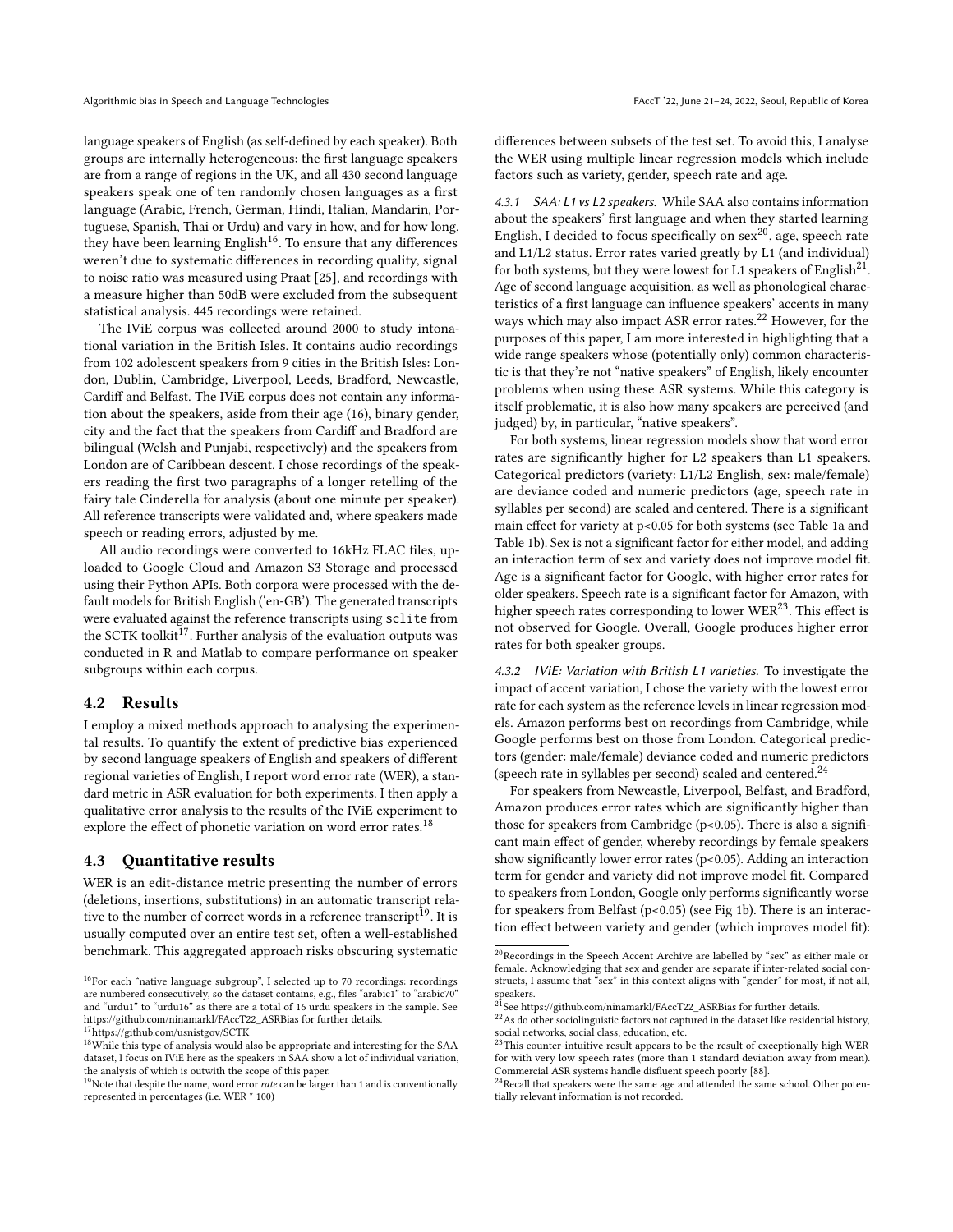<span id="page-5-1"></span>Table 1: Speech Accent Archive data: Word Error Rate is significantly (p<0.05) higher for second language speakers of English than first language speakers of English for both ASR systems.

(a) Amazon: SAA – Reference L1 English

| Variable       | Estimate | Standard Error | t value |
|----------------|----------|----------------|---------|
| (Intercept)    | 19.58    | 0.84           | 23.37   |
| English: L2    | 5.14     | 1.71           | 3.01    |
| Gender: female | $-1.53$  | 1.12           | $-1.36$ |
| Speech rate    | $-4.40$  | 0.60           | $-7.34$ |
| Age            | $-0.62$  | 0.56           | $-1.08$ |

error rates are significantly higher for women from Belfast, Cardiff and Newcastle (see also Fig [1b\)](#page-7-0).

## 4.4 Qualitative results: applying context-sensitive evaluation

Quantitative evaluation fails to capture the context of errors. WER (as computed above) does not distinguish between different error types (insertion, deletion or substitutions), linguistic contexts (word class, phrase position) or different "triggers" for errors (phonetic variation, speech errors, unusual phrases). WER therefore obscures both the origins and consequences of an error. While architectures vary [\[93,](#page-12-21) [131\]](#page-13-10), most speech recognition systems make use of an acoustic model, which contains representations of speech sounds, a dictionary mapping sequences of sounds to words, and a language model, which is used to decode words into longer sequences. Because errors can be the result of a mismatch between the training and test data, the errors we can observe here can be the consequence of under-representation (of a particular pronunciation, turn of phrase or word) in any of those components. To understand origins and impacts of ASR errors, we can qualitatively analyse these errors [\[88\]](#page-12-20). The ability to pinpoint which linguistic features "trigger" errors with the help of sociolinguistic expertise could be very useful in developing more robust technologies [\[126\]](#page-13-2).

4.4.1 Error types. WER considers three types of errors: "substitution errors" where a word is substituted with a wrong transcription, "insertion errors" where the ASR system inserts a word not present in the speech signal, and "deletion errors" where the ASR system fails to transcribe a word. The two systems differ in the distribution of those errors: substitutions are the most common type for both systems while insertion errors are rare, but Google has a much higher deletion rate than Amazon. These patterns are consistent across all speaker groups, which perhaps suggests different model settings. Systematic differences in error type could be problematic as they have distinct impacts on the transcripts. A very high deletion rate can render a transcript useless, in particular as they sometimes appear to cause knock-on effects (see also [\[89\]](#page-12-22)). Substitution errors can vary in impact: substitutions tend to be phonetically similar (but semantically unrelated) or morphologically related (but not necessarily phonetically similar).

4.4.2 Errors related to phonetic variation. Analysing substitution errors more closely is useful to understand origins and impacts of the errors. We would expect the system to be most accurate

(b) Google: SAA – Reference L1 English

| Variable       | Estimate | <b>Standard Error</b> | t value |
|----------------|----------|-----------------------|---------|
| (Intercept)    | 26.55    | 1.15                  | 23.07   |
| English: L2    | 7.91     | 2.34                  | 3.37    |
| Gender: female | $-1.45$  | 1.54                  | $-0.94$ |
| Speech rate    | 0.09     | 0.82                  | 0.11    |
| Age            | 1.66     | 0.79                  | 2.10    |

for the variety the acoustic model was trained on (or the variety best represented in the training dataset). In addition to simply looking at WER by variety (recall: lowest WER for Cambridge & London), comparing what a speaker actually said to what the system transcribed can also provide clues to varieties the system was trained on. For example, for several of the Belfast speakers' the word hair, pronounced by most of them as /h3:r/ is mis-transcribed as her.<sup>[25](#page-5-2)</sup> In RP, the sequence  $/h3(f)/$  is indeed most likely her, while the actual target hair is produced as something like /hɛə/. Transcribing  $/h3:(r)/$  as *her* is therefore entirely expected if the system was trained on RP. This is just one small example of a systematic difference in the phonology of different varieties, which can lead to predictive bias. This kind of approach could be applied in evaluation on a larger scale by systematically tracing correlations between error rates and sociolinguistic variation [\[126\]](#page-13-2).

4.4.3 Morphological and syntactic errors. For both systems, substitutions are often morphologically related forms, differing from the target only in number or tense. Sometimes these substitutions are phonetically similar. For example, in more than half of the Google transcripts lived in the phrase Cinders lived with her mother is substituted with live. These errors may reflect differences between connected speech (and in particular, faster speech) and more careful speech a system was trained on. However, some substitutions are quite phonetically distinct. In 47 (Amazon)/41 (Google) of the 102 IViE recordings, the word would in The ball would be held is replaced with will. This error might be introduced by the language model used in the ASR system (for example, because it was trained on text containing mostly present tense verb forms).

#### <span id="page-5-0"></span>5 DISCUSSION

# 5.1 British English commercial ASR & linguistic hierarchies

The quantitative analysis shows that the performance of Amazon Transcribe and Google Speech-to-Text differs broadly by speaker group, with higher error rates for second language speakers of English, male speakers (Amazon), and speakers of some varieties spoken in the North and Northeast of England (Newcastle, Liverpool, Bradford) and Northern Ireland (Belfast) as compared to L1 speakers, women, and those from the South of England. These differences are particularly notable considering the nature of the

<span id="page-5-2"></span> $^{25}\rm{Belfast}$  English (like some other varieties of British English) collapses the distinction between the vowels in hair and her [\[130\]](#page-13-8).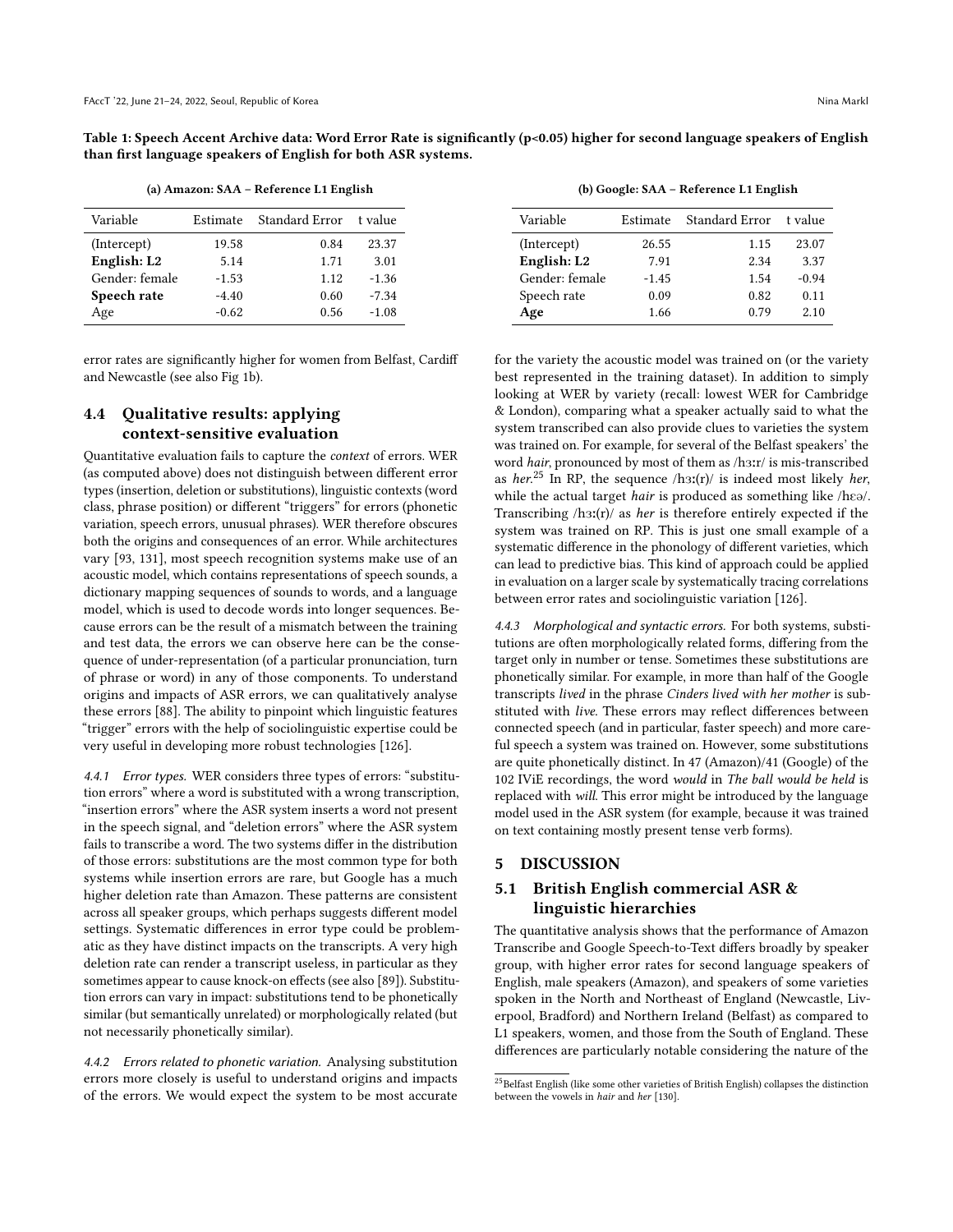Table 2: Word error rates differ by variety. For each system, the variety with the lowest error rate was chosen as the reference level (Amazon: Cambridge, Google: London). Amazon: sig. (p<0.05) worse: Bradford, Liverpool, Newcastle, Belfast; better for women. Google: sig. worse: Belfast.

(a) Amazon: IViE – Reference Cambridge

| Variable                | Estimate | Std Error | t value |
|-------------------------|----------|-----------|---------|
| (Intercept)             | 11.21    | 1.56      | 7.19    |
| Cardiff Welsh           | 4.45     | 2.50      | 1.78    |
| <b>Bradford Punjabi</b> | 8.84     | 2.18      | 4.05    |
| Leeds                   | 1.43     | 2.23      | 0.64    |
| Liverpool               | 6.00     | 2.20      | 2.72    |
| London West Indian      | 4.80     | 2.39      | 2.01    |
| <b>Newcastle</b>        | 5.25     | 2.19      | 2.40    |
| <b>Belfast</b>          | 9.03     | 2.19      | 4.13    |
| Dublin                  | 1.18     | 2.23      | 0.53    |
| Gender: female          | $-2.46$  | 1.11      | $-2.42$ |
| Speech rate             | 0.22     | 0.63      | 0.35    |

speech data tested: both corpora only contain read speech. This kind of careful speech is generally much easier to process for ASR systems than "real" conversational speech, as it is less affected by phonetic reduction and does not tend to contain hesitations or repetitions [\[117\]](#page-13-11). Because all speakers read the same passage, we can isolate differences in pronunciation, speech rate and prosody as the only sources of variation. The small but significant gender gap in Amazon's system with better performance for female speakers echoes findings by [\[80\]](#page-12-5) in the US. A quantitative analysis of the phonetic features (e.g. vowel quality) of the speakers is outwith the scope of this paper, but prior research in sociolinguistics has found time and again that women tend to avoid dialectal and stigmatised features more than men, speaking "closer to" the standard [\[81\]](#page-12-23).[26](#page-6-0)

Overall, these findings add to the evidence that algorithmic bias not only extends to speech and language technologies but specifically reinforces and reproduces existing linguistic hierarchies and language ideologies. British English ASR systems appear to work best for prestigious varieties such as RP. Conversely, they work worst for second language speakers and speakers of (more or less) stigmatised regional varieties, groups who already experience (linguistic) discrimination [\[110\]](#page-12-17). The fact that Google performs best for the London speakers of Caribbean heritage is an interesting complication here, as some varieties within London, especially Multicultural London English (MLE) spoken in particular by younger people of various (minority) ethnic backgrounds, is also subject to some stigma [\[78,](#page-12-24) [110\]](#page-12-17).

#### <span id="page-6-0"></span><sup>26</sup> Google shows the opposite pattern for some varieties (Belfast, Cardiff, Newcastle) perhaps as a result of different error types: one recording by a Belfast woman has a WER of 9% for Amazon but 60% for Google with 80% deletion errors.

| Variable         | Estimate | Std Error | t value |
|------------------|----------|-----------|---------|
| (Intercept)      | 35.01    | 2.42      | 14.40   |
| Cambridge        | $-0.07$  | 3.38      | $-0.02$ |
| Cardiff Welsh    | $-0.12$  | 3.45      | $-0.03$ |
| Bradford Punjabi | 0.48     | 3.41      | 0.14    |
| Leeds            | $-5.06$  | 3.41      | $-1.49$ |
| Liverpool        | 2.82     | 3.22      | 0.88    |
| Newcastle        | $-0.34$  | 3.24      | $-0.11$ |
| <b>Belfast</b>   | 9.11     | 3.25      | 2.80    |
| Dublin           | $-1.68$  | 3.37      | $-0.50$ |
| Gender: female   | $-8.72$  | 4.38      | $-1.99$ |
| Speech rate      | 6.41     | 0.96      | 6.67    |
| Cambridge*female | 8.31     | 6.08      | 1.37    |
| Cardiff*female   | 15.55    | 6.83      | 2.28    |
| Bradford*female  | $-2.21$  | 6 24      | $-0.35$ |
| Leeds*female     | 9.68     | 6.31      | 1.53    |
| Liverpool*female | 10.48    | 6.12      | 1.71    |
| Newcastle*female | 12.73    | 6.09      | 2.09    |
| Belfast*female   | 28.34    | 6.09      | 4.65    |
| Dublin*female    | 1.35     | 6.28      | 0.22    |
|                  |          |           |         |

#### (b) Google: IViE – Reference London

## 5.2 Specific origins of "bias" in SLTs

My finding that Amazon Transcribe and Google Text-to-Speech perform best for Southern British varieties of English (and L1 speakers), suggests that some regional varieties of British English, especially Northern Ireland and the North of England are under-represented in the training datasets for these systems. Because the lexical content of the recordings was tightly constrained, these biases most likely originate in the training data for the acoustic models. Similarly, in the US context, [\[80\]](#page-12-5) conclude that the higher error rates for African American English speakers are due to under-representation of AAE in the acoustic models [\[90\]](#page-12-10) further suggest that some AAE constructions are also under-represented in the language models used by commercial and open-source ASR. They find that Google Speech-to-Text and Mozilla's DeepSpeech produce significantly higher error rates in the vicinity of "habitual be"<sup>[27](#page-6-1)</sup>, a feature absent in Mainstream US English, than other uses of "be" [\[90\]](#page-12-10). The way training datasets are sourced thus warrants particular attention. Like many commercial machine learning systems, commercial ASR systems are trained on proprietary datasets. Documentation<sup>[28](#page-6-2)</sup> of the voice user interfaces of both Amazon (Alexa) and Google (Google Assistant) suggest that voice data collected from users is part of this training data. Even setting aside any privacy concerns, this reliance on customer data is problematic because customers of large technology corporations who already use an ASR tool are unlikely to be representative of any given language community. According to the British Office for National Statistics, 35% of adults in Great Britain used voice user interfaces in 2020 [\[50\]](#page-11-34). The survey only considered variation in age and sex, with younger age groups

<span id="page-6-1"></span> $^{27}{\rm E.g.}$  AAE "I be at my office at 7.30" is equivalent to Mainstream US English "I am usually at my office at 7.30", see also [\[55\]](#page-11-35).

<span id="page-6-2"></span><sup>28</sup>https://www.amazon.co.uk/gp/help/customer, https://safety.google/assistant/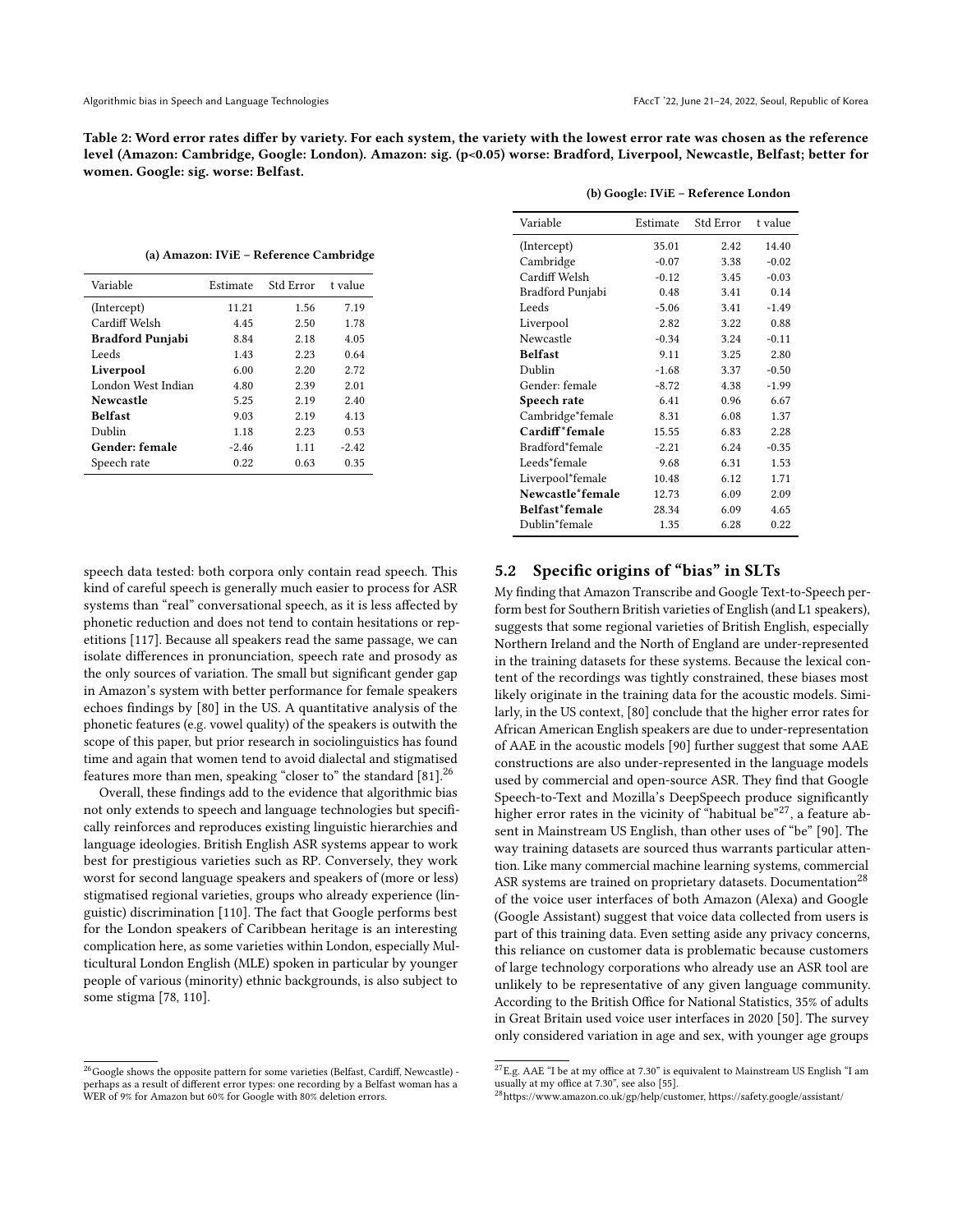FAccT '22, June 21–24, 2022, Seoul, Republic of Korea Nina Markl (1999) and September 2014, the Markl (1999) and Markl (1999) and Markl (1999) and Markl (1999) and Markl (1999) and Markl (1999) and Markl (1999) and Markl (

<span id="page-7-0"></span>

Figure 1: Word error rates differ by variety. For each system, the variety with the lowest error rate was chosen as the reference level (Amazon: Cambridge, Google: London) - as indicated by the green panel. Varieties with significantly higher (p<0.05) error rates than the reference level are indicated in pink. (Yellow panels indicate no significant difference).

being much more likely to use these technologies than older ones (and no difference by sex), but similar studies on smartphone and home broadband use from the United States suggest that income is also an important factor [\[30\]](#page-10-21). While 96% of households in the UK had broadband access in 2020, speeds vary by region [\[10\]](#page-10-22), which, among many other impacts, means that users in some geographical regions (e.g. Wales and the Scottish highlands) are probably less likely to make use of devices reliant on cloud-computing (such as ASR systems). This points to a more fundamental problem with commercial SLTs and predictive bias: their market-oriented design. Smaller or marginalised language communities are less likely to be considered valuable markets for technology companies [see also [82\]](#page-12-25). [\[19\]](#page-10-0) presents a striking quote by a former engineer working on Apple's ASR systems who was told by a manager that African American English was not being developed because "Apple products are for the premium market". This especially egregious example of a (racist) language ideology linking all speakers of a particular language variety to a particular social and economic position, implying that AAE speakers are not part of the "premium market" emphasises that corporations design technologies with particular users in mind. Communities who aren't perceived as "desireable" markets are less likely to be catered to. In the British context, this

means that regional varieties, especially relatively stigmatised ones, are not developed for. This is probably also in part due to the "standard language ideology" [\[92\]](#page-12-26), the belief that there's an "ideal" or "standardised" variety of the language which is often the most prestigious, or "canonical" form of the language. Importantly, as this ideology becomes part of a "common sense" understanding of the world, so does the belief that all speakers of the language should (strive to) be able to speak the "standard variety", as failing to do so is simply speaking "incorrectly". In the context of SLTs, a consequence of this standard language ideology is that catering for different accents or dialects of the same language is considered less important as speakers are expected to be able to switch to the "standard". While open-source crowdsourced datasets like Mozilla's CommonVoice [\[7\]](#page-10-23) could in theory be more representative, in practice, they are also unbalanced. This reflects broader issues with crowd- or community-sourced language data (e.g., text) used to train machine learning systems. A well-researched example to illustrate this point is Wikipedia, the text of which is frequently used to train SLTs. Wikipedia is a microcosm of the larger problem [\[16\]](#page-10-6) identify where marginalised groups are both under- and potentially misrepresented in the text used to train large language models and other SLTs. For example, text by and about women and non-binary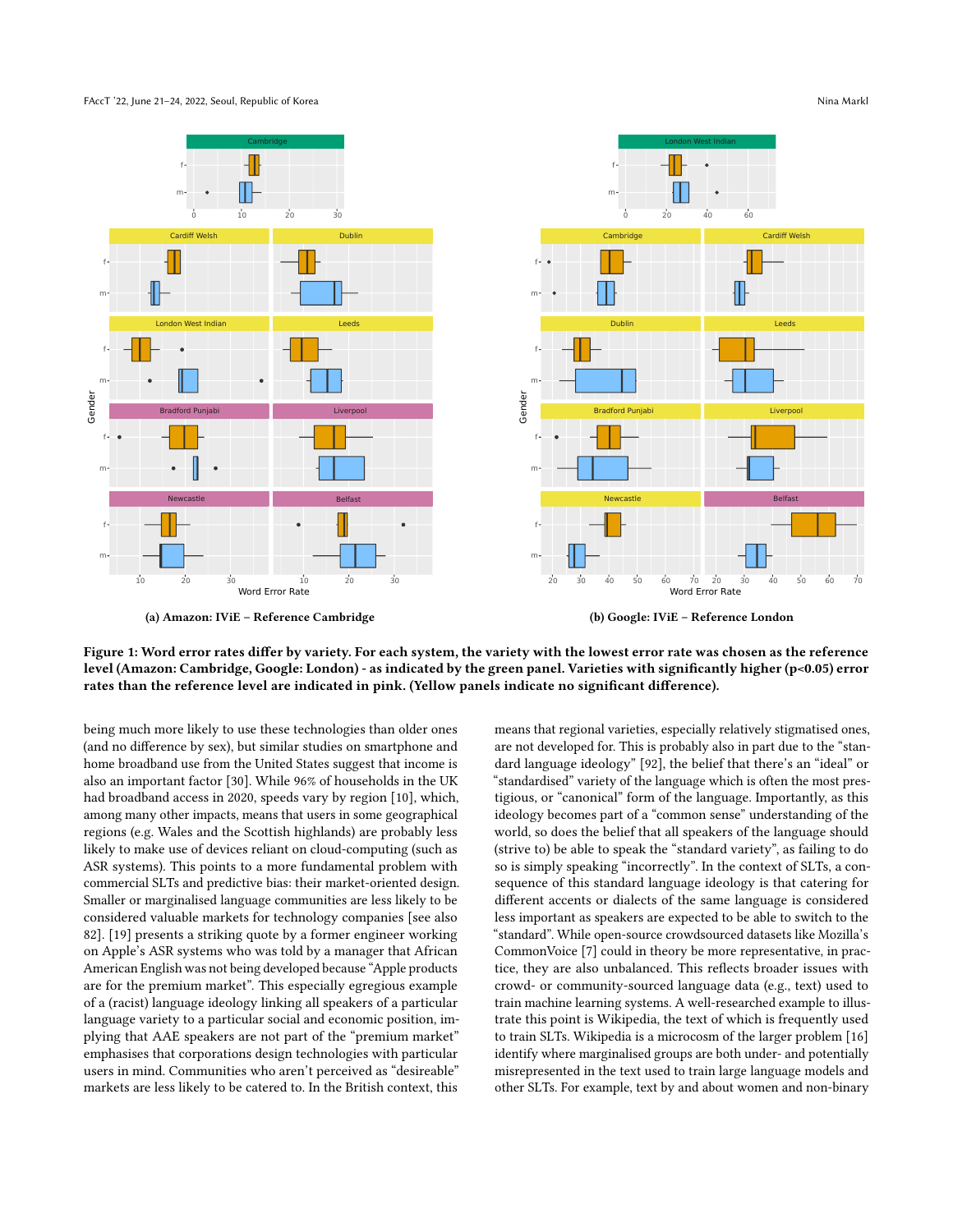people is both under-represented on English language Wikipedia [\[122\]](#page-13-12), and qualitatively different from entries about men [\[115,](#page-12-27) [125\]](#page-13-13). This leads on the one hand, to a very particular skewed perception of the world by readers, and, much less obviously to people editing or reading Wikipedia, to, for example, "co-occurrence bias" (e.g. the word *family* co-occurs more often with *woman* than *man*) [\[61\]](#page-11-5), which is reproduced in machine translation systems [\[107\]](#page-12-9), word embeddings [\[108\]](#page-12-28), and other tools relying on large language models [\[97\]](#page-12-0). This "gender gap" on Wikipedia is an interesting example because it highlights how large structural factors and platformspecific policies and contexts work together to, to some extent inadvertently, create deeply skewed collections of knowledge and text which are then used to build SLTs. The majority of Wikipedia editors are men [\[6,](#page-10-24) [58\]](#page-11-36) due to (perceived) skills gaps [\[58\]](#page-11-36), lack of leisure time and perceptions of the existing (misogynistic or antagonistic) culture on Wikipedia. A seemingly common sense but in practice pernicious Wikipedia policy further favours biographies linking to existing Wikipedia articles [\[2,](#page-10-25) [122\]](#page-13-12), making it difficult to add articles about notable people from marginalised communities who have been excluded from mainstream histories. [\[122\]](#page-13-12) shows that, in addition to only making up 19% of all 1.5 million biographies about inventors, scientists and writers on English language Wikipedia, biographies about notable women are much more likely to be flagged for deletion or disputed on Wikipedia than those about men. The way women are written about is also different with more focus on personal relationships and a high rate of gendered terms (e.g. feminine, woman etc) [\[115,](#page-12-27) [125\]](#page-13-13). In short, women and non-binary people are under- and misrepresented on Wikipedia, and by extension in the "training data" for many SLTs.

Data bias can also be introduced to training data sets through (usually crowdsourced) annotation. Predictive bias in hate speech detection [\[39,](#page-11-4) [42,](#page-11-12) [106\]](#page-12-29) has been shown to be affected by both data bias and annotation bias. [\[106\]](#page-12-29) report a higher error rate (erroneous "toxic" label) for African American English phrases than Mainstream US English. They also show that White annotators are more likely than Black annotators to label non-toxic AAE tweets a "toxic" [\[106\]](#page-12-29). In the US context, White speakers of "Standard American English" often associate African American English with racist stereotypes [\[87\]](#page-12-14), while "raciolinguistic" ideologies position African American English as inferior to (white) Mainstream US English [\[105\]](#page-12-30). [\[39\]](#page-11-4) and [\[42\]](#page-11-12) conclude that the disproportionate associations between "obscene" words and reclaimed slurs and "toxic" labels in training data give rise to the predictive bias they observe.

#### 5.3 Concrete harms of biased SLT

Worse performance on particular language varieties is often equivalent to worse performance for particular communities. Because SLTs tend to be trained on "prestigious" varieties, such as Standard English and RP, these communities are likely to be already marginalised. In this way SLTs further cement the power of "highstatus" varieties (and speakers) – and contribute to the devaluation of all other varieties (and speakers). Availability of SLTs in powerful varieties could even accelerate language shift in some domains, such as computing and digital media [\[63\]](#page-11-37).

Allocative harms [\[116\]](#page-13-1), or "adverse decisions" [\[13\]](#page-10-2) of biased SLTs are still understudied. But SLTs are now commonly embedded in high stakes contexts where bias could prevent a language community from being allocated resources. Automatic speech recognition systems are part of complex algorithmic systems used to automatically rank job application videos [\[101\]](#page-12-2). Predictive bias of the kind shown in this paper, with worse performance for second language speakers or speakers of stigmatised varieties, could have very concrete negative consequences for marginalised applicant groups. As voice user interfaces become increasingly important tools to access services (e.g. banking and customer service) and devices, predictive bias in ASR can both "degrade service[s]" [\[13\]](#page-10-2) and actively deny services. Predictive bias in hate speech detection can also represent an allocative harm, if users are unfairly excluded from, for example, social media platforms because a post was erroneously flagged as "toxic". While the prescriptive linguistic rules of social media platforms which are enforced by algorithmic tools, have been shown to inspire (fascinating) new language practices to avoid penalties [\[114,](#page-12-31) [123\]](#page-13-14), creative resistance to algorithmic systems is not enough to avoid harm.

Stereotypical, discriminatory and hateful predictions in the context of language about communities in natural language generation tasks are representational harms [\[13,](#page-10-2) [86,](#page-12-8) [116\]](#page-13-1). For example, the islamophobic predictions by GPT-3 documented in [\[1\]](#page-10-11) are both harmful to any Muslim users who see the offensive output and feed into (and, of course, result from) much larger islamphobic discourses harming all Muslims. Similarly, machine translation systems which reproduce gender and racial bias, can harm the immediate users and further perpetuate sexist and racist discourses [\[38,](#page-11-14) [107\]](#page-12-9). Hate speech detection tools also create representational harm to marginalised groups when they fail to detect actually hateful content, as highlighted in [\[39\]](#page-11-4) by not "protecting" marginalised users from this content, while simultaneously reinforcing existing ideologies about, for example, what is and is not "obscene" language [\[112\]](#page-12-7).

#### 5.4 Mitigating bias in SLTs

Mitigation of data bias is an active field of research, but there are fundamental limitations to the extent to which data can be "debiased". Data is often likened to a "natural resource" [\[113\]](#page-12-32) and specifically often (positively) compared to oil, due to its central role in many societies and economies. As [\[118\]](#page-13-15) points out, the metaphor is also apt because machine learning is fundamentally extractive, and, I would add, just like the fossil fuel industry it does a lot of harm, in particular to marginalised populations. Unlike (unrefined) oil, however, data is not a "naturally occurring resource" that can simply be "collected" [\[18\]](#page-10-26) – it is socially constructed [\[40,](#page-11-1) [99\]](#page-12-33). As such, it can never be fully free of "bias" (see also [\[60\]](#page-11-38)). It is thus crucial that we account for all (structural) factors that have shaped a dataset, and highlight the labour that went into it [\[18,](#page-10-26) [40\]](#page-11-1). This includes where, how, when, why, about whom or what, by whom and for whom the dataset was compiled and, where relevant, who annotated it [\[52\]](#page-11-39). Understanding datasets as infrastructure and prioritising good documentation is a first step to mitigating harms of biased systems as it allows us to anticipate them [\[15,](#page-10-27) [71,](#page-11-40) [99\]](#page-12-33).

Despite inherent limitations, "debiasing" approaches are increasingly popular in the field and have seen some success. In the context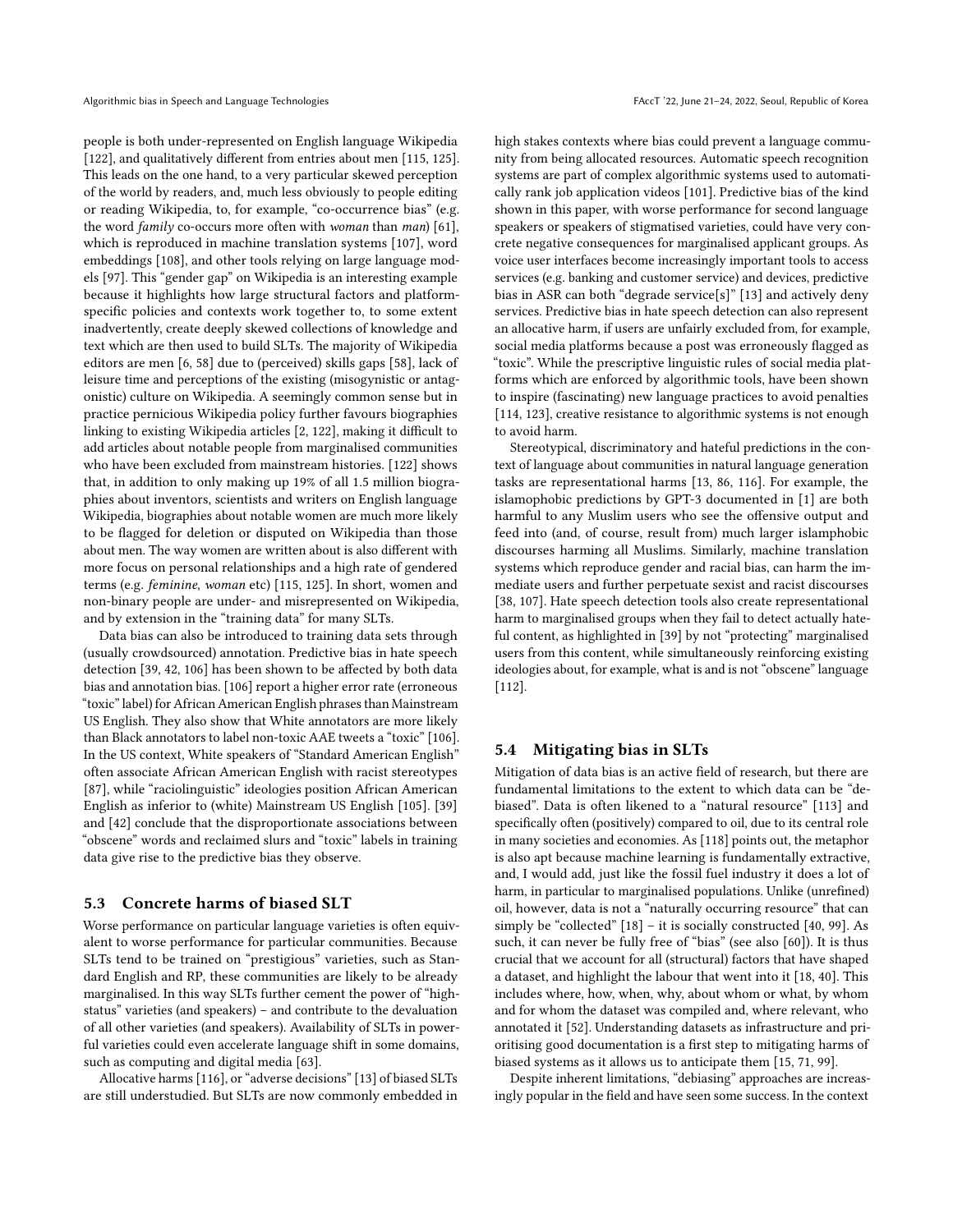of hate speech detection [\[42\]](#page-11-12) show that relatively simple interventions such as adding non-toxic examples of identity terms which are associated with disproportionate levels of toxicity such as"gay". While far from perfect, the Mozilla's CommonVoice corpora do cover a much broader set of varieties, including some minoritised languages which do not have broad SLT support. Recent work in ASR furthermore shows that different model setups [\[74,](#page-11-41) [124\]](#page-13-16) can mitigate accent bias. [\[108\]](#page-12-28) show that recent efforts in increasing the representation of women on Wikipedia has had some limited positive effect on bias in word embeddings. [\[106\]](#page-12-29) highlight that annotator bias can be limited when annotators are informed about sociolinguistic variation before labelling data. Other research on crowd-sourcing also highlights the importance of balancing annotators from diverse backgrounds and accounting for variation in values and opinions [\[12,](#page-10-28) [69\]](#page-11-42). [\[43\]](#page-11-13) highlight that filtering large text corpora to mitigate bias is very challenging, especially because using a simple list of "bad words" risks removing all kinds of "nontoxic" uses of those terms by, in particular, marginalised groups (e.g. reclaimed slurs, other "obscene language"). As suggested in [4.2,](#page-4-9) better evaluation strategies of SLTs are also central to mitigating harms. An intersectional approach to quantitative evaluation can identify predictive bias which may be missed by more "aggregated" techniques. Furthermore adding qualitative methods allows us to pinpoint the exact implications, and sometimes, causes of undesirable, "biased" system behaviours.

Finally, it should be noted, as raised by [\[66\]](#page-11-6), "not everything is a data problem". While imbalances in training and test datasets are one important source of predictive bias in machine learning, particular model structures can amplify or even introduce biases [\[66\]](#page-11-6). But focusing on the *data* we use is crucial, especially as concerns about "data bias" are often dismissed (including by senior figures in the field [\[116\]](#page-13-1)) as "non-technical" issues which fall (by extension perhaps) outwith the remit of machine learning engineers. Within this perspective, predictions of machine learning models which reflect, reproduce or actively worsen structural oppression are not considered an injustice (or even erroneous), but the "neutral" consequences of "accurately" reflecting the (racist, sexist, queerphobic etc.) world as it exists. But of course, we can (and, I would argue, should) instead choose to build technologies that work towards more liberated futures [\[34,](#page-11-0) [40\]](#page-11-1). Creating more representative datasets and carefully selecting models can limit harms of machine learning technologies. Another important consideration is whether to deploy (machine learning) technology at all [\[14\]](#page-10-3).

#### 5.5 Limits of bias and fairness

While the recent interest algorithmic oppression (or "bias") in machine learning, including SLT applications, is a step in the right direction, there are fundamental limits to these discourses of bias and fairness [\[20,](#page-10-1) [56,](#page-11-2) [64\]](#page-11-43). As noted by [\[56\]](#page-11-2), the framing of "bias" elides the structural nature of the issue and decouples it from power and oppression. Shifting our attention from "bias" to both oppression and concrete harms of algorithmic systems, allows us to account for power, forces us to reflect on our normative position towards harms, and focus on people's lived experiences [\[24\]](#page-10-7). It also allows us to expand the discussion to include harms of systems which

aren't "biased" in a narrow sense. For example, an algorithmic system ranking job applicants based on "voice data" may not produce a higher rate of transcription errors for one group of speakers, but still applies language ideologies about "professional speech" when ranking applicants. This is particularly pernicious as, contrary to the standard language ideology, not everyone has equal access to these "right" ways of speaking (e.g. through education). Other seemingly "trivial" or "harmless" SLT applications like grammar checkers also encode deeply harmful language ideologies about "good" or "correct" language use without showing any predictive bias in a narrow sense. As [\[4\]](#page-10-29) notes, those who can make themselves "legible" to the algorithm (e.g. by using the right words), according to the model of the world (or language) it has constructed will succeed (and continue to do so). Arguably, even hate speech detection tools flagging positive uses of (reclaimed) slurs as "toxic" are not "wrong" – they just lack access to the social context that licences only some people to use particular words depending on their positionality $^{29}$  $^{29}$  $^{29}$ . That does not mean that excluding users or removing content based on those decisions is not harmful.

Aside from reinforcing (linguistic) ideologies, entirely "unbiased" systems can also be applied in deeply harmful ways. Right now, Amazon's ASR, machine translation and other natural lan-guage processing tools are being used to facilitate surveillance<sup>[30](#page-9-1)</sup> of incarcerated people (and their contacts) in the United States [\[8\]](#page-10-30). Arguably, the harms resulting from this use of SLTs are particularly large if these systems exhibit predictive bias as they could result in, for example, criminal investigation based on incorrect transcripts $^{31}$  $^{31}$  $^{31}$ . On the other hand, "fixing" or mitigating predictive bias in this context, risks rendering marginalised populations even more legible [\[4\]](#page-10-29) (to the state and to corporations) against their wishes (or at least, without their consent). As [\[100\]](#page-12-34) put it: "[b]ias is real, but it's also a captivating diversion". Even when focusing on the harms of predictive bias of an algorithmic system, we risk overlooking the harms of the algorithmic system, full stop. Sometimes, conversations about the technical challenges or even the social contexts of "bias" (such as this paper), distract us from perhaps more urgent political conversations about the kinds of technologies we want to build and the kinds of futures we want these technologies to exist in. One way of integrating these conversations in the development of not just "fairer" but fundamentally (more) just SLTs [\[94\]](#page-12-35) is to actively involve language communities. Participatory, community-led approaches to the development of speech and language infrastructure (such as Masakhane [\[95\]](#page-12-36)) could be particularly beneficial for smaller or marginalised language communities, which are often overlooked or purposefully excluded by large technology corporations and academic institutions. Participatory and community-oriented approaches to data creation, curation and compilation are a way to ensure that ownership of the data stays with the community [\[18,](#page-10-26) [33\]](#page-11-44). Crucially, it would also give them a say in how their language(s) are represented and space for refusal [\[32\]](#page-10-31).

<span id="page-9-0"></span> $^\mathrm{29}\mathrm{Note}$  that this is distinct from the high toxicity scores for entirely "neutral" terms like gay, trans or lesbian, which does constitute predictive bias.

<span id="page-9-1"></span> $30$ Leo Technologies frames their services as safeguarding inmates, but [\[8\]](#page-10-30) report that they are also being used to monitor "conversations involving mention of the Spanish word for lawyer or accusations that detention facilities were covering up COVID-19 outbreaks"

<span id="page-9-2"></span> $31$ Incorrect court transcriptions of speakers of non-standard varieties are also a dangerous problem of human transcribers [\[102\]](#page-12-37)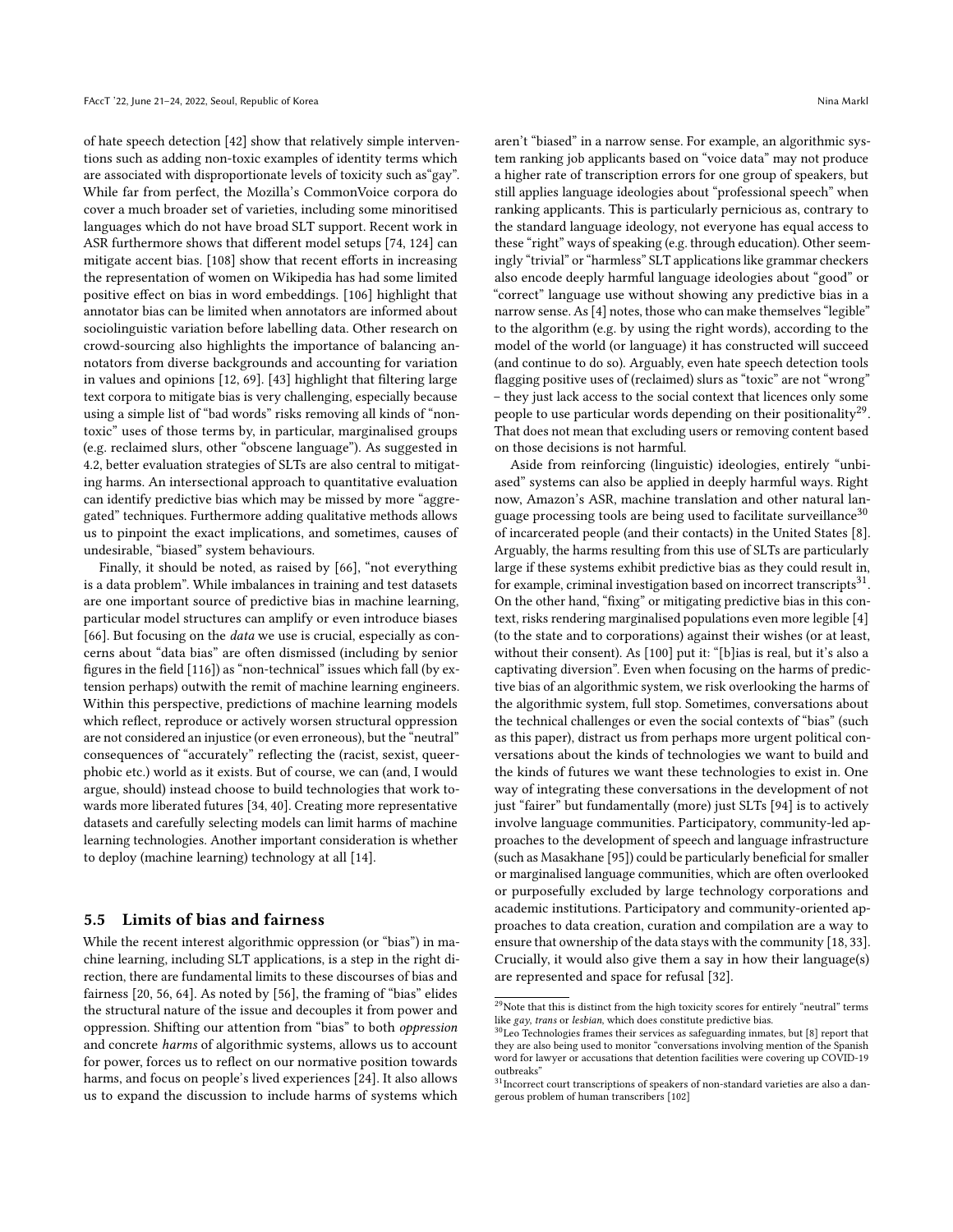Algorithmic bias in Speech and Language Technologies FACCT (22, June 21–24, 2022, Seoul, Republic of Korea

#### 6 CONCLUSION

Like other machine learning technologies, SLTs (re)produce the structures of oppression which shape the contexts in which they are designed and deployed, as a form of algorithmic oppression. SLTs tend to be designed for and by (language) communities which hold more power (within and across societies). As a result they are not only less useful for marginalised communities, but because of the complex interaction of (social) meaning, social context and identity, SLTs can inflict allocative and representational harms on marginalised communities. For example, as this paper shows, British English commercial ASR performs significantly worse for second language speakers of English and speakers of regional non-standard accents. Beyond this predictive bias, SLTs can also entrench existing ideologies about communities and the linguistic varieties they speak. Shifting our focus to the experiences of, in particular marginalised, people who use SLTs (or to whom they are applied) forces us to think carefully about what to do with "biased" systems and invites us to actively involve them in or let them lead technology design.

#### ACKNOWLEDGMENTS

This work was supported in part by the UKRI Centre for Doctoral Training in Natural Language Processing, funded by the UKRI (grant EP/S022481/1) and the University of Edinburgh, School of Informatics and School of Philosophy, Psychology & Language Sciences. I'd like to thank Catherine Lai, Lauren Hall-Lew and three anonymous reviewers for their generous feedback. Special thanks to Lukas Eigentler for help with Matlab.

#### REFERENCES

- <span id="page-10-11"></span>[1] Abubakar Abid, Maheen Farooqi, and James Zou. 2021. Persistent Anti-Muslim Bias in Large Language Models. CoRR abs/2101.05783 (2021). arXiv[:2101.05783](https://arxiv.org/abs/2101.05783) <https://arxiv.org/abs/2101.05783>
- <span id="page-10-25"></span>[2] Julia Adams, Hannah Brückner, and Cambria Naslund. 2019. Who Counts as a Notable Sociologist on Wikipedia? Gender, Race, and the "Professor Test". Socius 5 (2019), 2378023118823946.<https://doi.org/10.1177/2378023118823946>
- <span id="page-10-18"></span>[3] Asif Agha. 2003. The social life of cultural value. Language & Communication 23, 3 (2003), 231–273. [https://doi.org/10.1016/S0271-5309\(03\)00012-0](https://doi.org/10.1016/S0271-5309(03)00012-0) Words and Beyond: Linguistic and Semiotic Studies of Sociocultural Order.
- <span id="page-10-29"></span>[4] Ali Alkhatib. 2021. To Live in Their Utopia: Why Algorithmic Systems Create Absurd Outcomes. In Proceedings of the 2021 CHI Conference on Human Factors in Computing Systems (Yokohama, Japan) (CHI '21). Association for Computing Machinery, New York, NY, USA, Article 95, 9 pages. [https://doi.org/10.1145/](https://doi.org/10.1145/3411764.3445740) [3411764.3445740](https://doi.org/10.1145/3411764.3445740)
- <span id="page-10-14"></span>[5] Rindy C Anderson, Casey A Klofstad, William J Mayew, and Mohan Venkatachalam. 2014. Vocal fry may undermine the success of young women in the labor market. PloS one 9, 5 (2014), e97506–e97506.
- <span id="page-10-24"></span>[6] Judd Antin, Raymond Yee, Coye Cheshire, and Oded Nov. 2011. Gender Differences in Wikipedia Editing. In Proceedings of the 7th International Symposium on Wikis and Open Collaboration (New York, NY, USA) (WikiSym '11). Association for Computing Machinery, 11–14.<https://doi.org/10.1145/2038558.2038561>
- <span id="page-10-23"></span>[7] R. Ardila, M. Branson, K. Davis, M. Henretty, M. Kohler, J. Meyer, R. Morais, L. Saunders, F. M. Tyers, and G. Weber. 2020. Common Voice: A Massively-Multilingual Speech Corpus. In Proceedings of the 12th Conference on Language Resources and Evaluation (LREC 2020). 4211–4215.
- <span id="page-10-30"></span>[8] Avi Asher-Schapiro and David Sherfinski. 2021. U.S. prisons are installing AI-powered surveillance to fight crime, documents seen by the Thomson Reuters Foundation show, but critics say privacy rights are being trampled. Thomson Reuters Foundation News (Nov 2021). [https://news.trust.org/item/](https://news.trust.org/item/20211115095808-kq7gx/) [20211115095808-kq7gx/](https://news.trust.org/item/20211115095808-kq7gx/)
- <span id="page-10-16"></span>Melissa M. Baese-Berk, Drew J. McLaughlin, and Kevin B. McGowan. 2020. Perception of Non-Native Speech. Language and Linguistics Compass 14, 7 (2020), e12375.<https://doi.org/10.1111/lnc3.12375>
- <span id="page-10-22"></span>[10] Carl Baker. 2021. Constituency data: broadband coverage and speeds. House of Commons Library: Data Dashboard (2021). [https://commonslibrary.parliament.](https://commonslibrary.parliament.uk/constituency-data-broadband-coverage-and-speeds/) [uk/constituency-data-broadband-coverage-and-speeds/](https://commonslibrary.parliament.uk/constituency-data-broadband-coverage-and-speeds/)
- <span id="page-10-17"></span>[11] Alex Baratta. 2017. Accent and linguistic prejudice within British teacher training. Journal of Language, Identity & Education 16, 6 (2017), 416–423. [https:](https://doi.org/10.1080/15348458.2017.1359608) [//doi.org/10.1080/15348458.2017.1359608](https://doi.org/10.1080/15348458.2017.1359608)
- <span id="page-10-28"></span>[12] Natã M. Barbosa and Monchu Chen. 2019. Rehumanized Crowdsourcing: A Labeling Framework Addressing Bias and Ethics in Machine Learning. In Proceedings of the 2019 CHI Conference on Human Factors in Computing Systems (Glasgow Scotland UK). ACM, 1–12.<https://doi.org/10.1145/3290605.3300773>
- <span id="page-10-2"></span>[13] Solon Barocas, Moritz Hardt, and Arvind Narayanan. 2019. Fairness and Machine Learning. fairmlbook.org. [http://www.fairmlbook.org.](http://www.fairmlbook.org)
- <span id="page-10-3"></span>[14] Eric P.S. Baumer and M. Six Silberman. 2011. When the Implication Is Not to Design (Technology). In Proceedings of the SIGCHI Conference on Human Factors in Computing Systems (New York, NY, USA) (CHI '11). Association for Computing Machinery, 2271–2274.<https://doi.org/10.1145/1978942.1979275>
- <span id="page-10-27"></span>[15] Emily M. Bender and Batya Friedman. 2018. Data Statements for Natural Language Processing: Toward Mitigating System Bias and Enabling Better Science. Transactions of the Association for Computational Linguistics 6 (12 2018), 587–604. [https://doi.org/10.1162/tacl\\_a\\_00041](https://doi.org/10.1162/tacl_a_00041)
- <span id="page-10-6"></span>[16] Emily M. Bender, Timnit Gebru, Angelina McMillan-Major, and Shmargaret Shmitchell. 2021. On the Dangers of Stochastic Parrots: Can Language Models Be Too Big?. In Proceedings of the 2021 ACM Conference on Fairness, Accountability, and Transparency (Virtual Event, Canada) (FAccT '21). Association for Computing Machinery, New York, NY, USA, 610–623. [https://doi.org/10.1145/](https://doi.org/10.1145/3442188.3445922) [3442188.3445922](https://doi.org/10.1145/3442188.3445922)
- <span id="page-10-5"></span>[17] Emily M. Bender and Alexander Koller. 2020. Climbing towards NLU: On Meaning, Form, and Understanding in the Age of Data. In Proceedings of the 58th Annual Meeting of the Association for Computational Linguistics. Association for Computational Linguistics, Online, 5185–5198. [https://doi.org/10.18653/v1/](https://doi.org/10.18653/v1/2020.acl-main.463) [2020.acl-main.463](https://doi.org/10.18653/v1/2020.acl-main.463)
- <span id="page-10-26"></span>[18] Garfield Benjamin. 2021. What We Do with Data: A Performative Critique of Data 'Collection'. Internet Policy Review 10, 4 (2021). [https://doi.org/10.14763/](https://doi.org/10.14763/2021.4.1588) [2021.4.1588](https://doi.org/10.14763/2021.4.1588)
- <span id="page-10-0"></span>[19] Ruha Benjamin. 2019. Race after technology: Abolitionist tools for the New Jim Code. Polity Press, Newark.
- <span id="page-10-1"></span>[20] Cynthia L. Bennett and Os Keyes. 2020. What is the Point of Fairness? Disability, AI and the Complexity of Justice. SIGACCESS Access. Comput. 125, Article 5 (March 2020), 1 pages.<https://doi.org/10.1145/3386296.3386301>
- <span id="page-10-8"></span>[21] Laurent Besacier, Etienne Barnard, Alexey Karpov, and Tanja Schultz. 2014. Automatic Speech Recognition for Under-Resourced Languages: A Survey. Speech Communication 56 (2014), 85–100.<https://doi.org/10.1016/j.specom.2013.07.008>
- <span id="page-10-9"></span>[22] Steven Bird. 2020. Decolonising speech and language technology. In Proceedings of the 28th international conference on computational linguistics. International Committee on Computational Linguistics, Barcelona, Spain (Online), 3504–3519. <https://doi.org/10.18653/v1/2020.coling-main.313>
- <span id="page-10-10"></span>[23] Abeba Birhane. 2020. Algorithmic Colonization of Africa. SCRIPTed 17, 2 (Aug. 2020), 389–409.<https://doi.org/10.2966/scrip.170220.389>
- <span id="page-10-7"></span>[24] Su Lin Blodgett, Solon Barocas, Hal Daumé III, and Hanna Wallach. 2020. Language (technology) is power: A critical survey of "bias" in NLP. In Proceedings of the 58th annual meeting of the association for computational linguistics. Association for Computational Linguistics, Online, 5454–5476. [https:](https://doi.org/10.18653/v1/2020.acl-main.485) [//doi.org/10.18653/v1/2020.acl-main.485](https://doi.org/10.18653/v1/2020.acl-main.485)
- <span id="page-10-20"></span>[25] Paul Boersma. 2002. Praat, a system for doing phonetics by computer. Glot international 5 (2002).
- <span id="page-10-4"></span>[26] Meredith Broussard. 2019. Artificial Unintelligence: How Computers Misunderstand the World. The MIT Press.
- <span id="page-10-12"></span>[27] Marc-Etienne Brunet, Colleen Alkalay-Houlihan, Ashton Anderson, and Richard Zemel. 2019. Understanding the Origins of Bias in Word Embeddings. In International Conference on Machine Learning. PMLR, 803–811. [http://proceedings.](http://proceedings.mlr.press/v97/brunet19a.html) [mlr.press/v97/brunet19a.html](http://proceedings.mlr.press/v97/brunet19a.html)
- <span id="page-10-13"></span>[28] Joy Buolamwini and Timnit Gebru. 2018. Gender shades: Intersectional accuracy disparities in commercial gender classification. In Proceedings of the 1st conference on fairness, accountability and transparency (Proceedings of machine learning research, Vol. 81), Sorelle A. Friedler and Christo Wilson (Eds.). PMLR, New York, NY, USA, 77–91.<http://proceedings.mlr.press/v81/buolamwini18a.html>
- <span id="page-10-19"></span>[29] Amanda Cardoso, Erez Levon, Devyani Sharma, Dominic Watt, and Yang Ye. 2019. Inter-speaker variation and the evaluation of British English accents in employment contexts. In Proceedings of the International Congress of Phonetic Sciences. 1615–1619.
- <span id="page-10-21"></span>[30] Pew Research Centre. 2021. Internet/Broadband Fact Sheet. Technical Report. Pew Research Centre. [https://www.pewresearch.org/internet/fact-sheet/internet](https://www.pewresearch.org/internet/fact-sheet/internet-broadband/)[broadband/](https://www.pewresearch.org/internet/fact-sheet/internet-broadband/)
- <span id="page-10-15"></span>[31] Monika Chao and Julia R. S. Bursten. 2021. Girl talk: Understanding negative reactions to female vocal fry. Hypatia - A Journal of Feminist Philosophy 36, 1 (2021), 42–59.<https://doi.org/10.1017/hyp.2020.55> Publisher: Cambridge University Press.
- <span id="page-10-31"></span>[32] M. Cifor, P. Garcia, T.L. Cowan, J. Rault, T. Sutherland, A. Chan, J. Rode, A.L. Hoffmann, N. Salehi, and L. Nakamura. 2019. Feminist Data Manifest-No. (2019). <https://www.manifestno.com>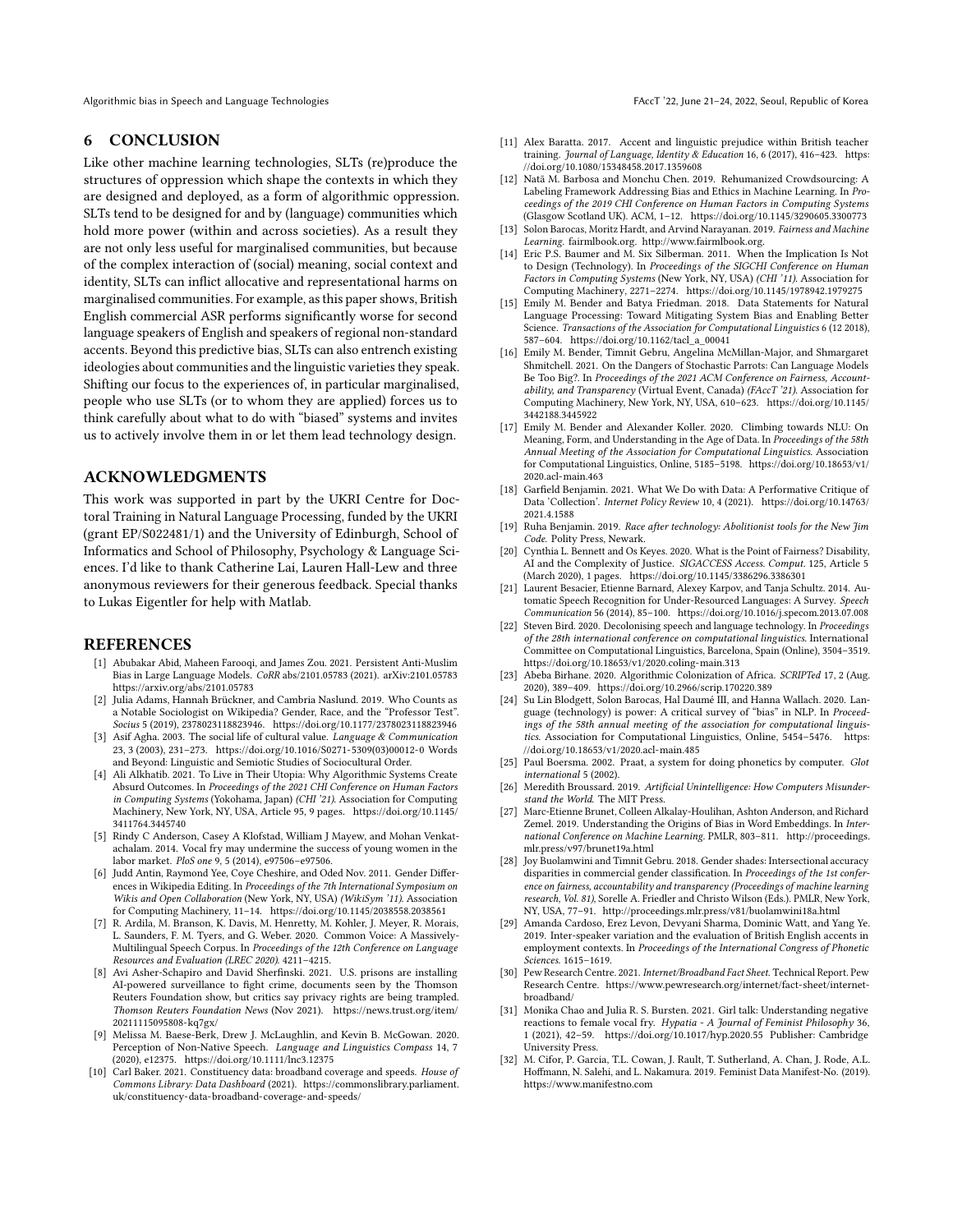#### FAccT '22, June 21–24, 2022, Seoul, Republic of Korea Nina Markl (1999) and September 2014, 2014 and Markl (199

- <span id="page-11-44"></span>[33] Donavyn Coffey. 2021. Māori are trying to save their language from Big Tech. Wired (April 2021).<https://www.wired.co.uk/article/maori-language-tech>
- <span id="page-11-0"></span>[34] Sasha Costanza-Chock. 2020. Design Justice. MIT Press. [https://design-justice.](https://design-justice.pubpub.org/) [pubpub.org/](https://design-justice.pubpub.org/)
- <span id="page-11-24"></span>[35] Justin T. Craft, Kelly E. Wright, Rachel Elizabeth Weissler, and Robin M. Queen. 2020. Language and Discrimination: Generating Meaning, Perceiving Identities, and Discriminating Outcomes. Annual Review of Linguistics 6, 1 (2020), 389–407. <https://doi.org/10.1146/annurev-linguistics-011718-011659>
- <span id="page-11-17"></span>[36] Kimberle Crenshaw. 1991. Mapping the margins: Intersectionality, identity politics, and violence against women of color. Stanford Law Review 43, 6 (1991), 1241–1299.<https://doi.org/10.2307/1229039>
- <span id="page-11-32"></span>[37] Ian Cushing and Julia Snell. 2022. The (White) Ears of Ofsted: A Raciolinguistic Perspective on the Listening Practices of the Schools Inspectorate. Language in Society (2022), 1–24.<https://doi.org/10.1017/S0047404522000094>
- <span id="page-11-14"></span>[38] Sunipa Dev, Masoud Monajatipoor, Anaelia Ovalle, Arjun Subramonian, Jeff M Phillips, and Kai-Wei Chang. 2021. Harms of Gender Exclusivity and Challenges in Non-Binary Representation in Language Technologies. arXiv[:2108.12084](https://arxiv.org/abs/2108.12084) [cs.CL]
- <span id="page-11-4"></span>[39] Thiago Dias Oliva, Dennys Marcelo Antonialli, and Alessandra Gomes. 2021. Fighting Hate Speech, Silencing Drag Queens? Artificial Intelligence in Content Moderation and Risks to LGBTQ Voices Online. Sexuality & Culture 25, 2 (2021), 700–732.<https://doi.org/10.1007/s12119-020-09790-w>
- <span id="page-11-1"></span>[40] Catherine D'Ignazio and Lauren F. Klein. 2020. Data Feminism. The MIT Press. <https://doi.org/10.7551/mitpress/11805.001.0001>
- <span id="page-11-27"></span>[41] John A. Dixon, Berenice Mahoney, and Roger Cocks. 2002. Accents of Guilt?: Effects of Regional Accent, Race, and Crime Type on Attributions of Guilt. Journal of Language and Social Psychology 21, 2 (2002), 162–168. [https://doi.](https://doi.org/10.1177/02627X02021002004) [org/10.1177/02627X02021002004](https://doi.org/10.1177/02627X02021002004)
- <span id="page-11-12"></span>[42] Lucas Dixon, John Li, Jeffrey Sorensen, Nithum Thain, and Lucy Vasserman. 2018. Measuring and Mitigating Unintended Bias in Text Classification. In Proceedings of the 2018 AAAI/ACM Conference on AI, Ethics, and Society (New Orleans, LA, USA) (AIES '18). Association for Computing Machinery, New York, NY, USA, 67–73.<https://doi.org/10.1145/3278721.3278729>
- <span id="page-11-13"></span>[43] Jesse Dodge, Maarten Sap, Ana Marasović, William Agnew, Gabriel Ilharco, Dirk Groeneveld, Margaret Mitchell, and Matt Gardner. 2021. Documenting Large Webtext Corpora: A Case Study on the Colossal Clean Crawled Corpus. In Proceedings of the 2021 Conference on Empirical Methods in Natural Language Processing (Online and Punta Cana, Dominican Republic). Association for Computational Linguistics, 1286–1305.<https://aclanthology.org/2021.emnlp-main.98>
- <span id="page-11-10"></span>[44] Matthew S. Dryer and Martin Haspelmath (Eds.). 2013. WALS Online. Max Planck Institute for Evolutionary Anthropology, Leipzig.<https://wals.info/>
- <span id="page-11-8"></span>[45] David M. Eberhard, Gary F. Simons, and Charles D. Fennig (Eds.). 2021. Ethnologue: Languages of the World (24th edition ed.). SIL International, Dallas. <http://www.ethnologue.com>
- <span id="page-11-7"></span>[46] Penelope Eckert. 2008. Variation and the Indexical Field. Journal of Sociolinguistics 124 (2008), 453–476.
- <span id="page-11-21"></span>[47] Penelope Eckert. 2012. Three Waves of Variation Study: The Emergence of Meaning in the Study of Sociolinguistic Variation. Annual Review of Anthropology (2012), 87–100. Issue June. [https://doi.org/10.1146/annurev-anthro-092611-](https://doi.org/10.1146/annurev-anthro-092611-145828) [145828](https://doi.org/10.1146/annurev-anthro-092611-145828)
- <span id="page-11-3"></span>[48] Virginia Eubanks. 2018. Automating inequality : how high-tech tools profile, police, and punish the poor. St. Martin's Press, New York, NY.
- <span id="page-11-31"></span>[49] Anne H. Fabricius. 2018. Social Change, Linguistic Change and Sociolinguistic Change in Received Pronunciation. Palgrave Macmillan UK, London, 35–66. [https://doi.org/10.1057/978-1-137-56288-3\\_3](https://doi.org/10.1057/978-1-137-56288-3_3)<br>Office for National Statistics. 2020. Internet access - households and
- <span id="page-11-34"></span>[50] Office for National Statistics. 2020. individuals, Great Britain: 2020. Technical Report. Office for National Statistics. [https://www.ons.gov.uk/peoplepopulationandcommunity/](https://www.ons.gov.uk/peoplepopulationandcommunity/householdcharacteristics/homeinternetandsocialmediausage/bulletins/internetaccesshouseholdsandindividuals/2020) [householdcharacteristics/homeinternetandsocialmediausage/bulletins/](https://www.ons.gov.uk/peoplepopulationandcommunity/householdcharacteristics/homeinternetandsocialmediausage/bulletins/internetaccesshouseholdsandindividuals/2020) [internetaccesshouseholdsandindividuals/2020](https://www.ons.gov.uk/peoplepopulationandcommunity/householdcharacteristics/homeinternetandsocialmediausage/bulletins/internetaccesshouseholdsandindividuals/2020)
- <span id="page-11-29"></span>[51] Paul Foulkes and Gerald J. Docherty. 1999. Urban Voices: Accent Studies in the British Isles. Arnold–Oxford UP, London, England–New York, NY.
- <span id="page-11-39"></span>[52] Timnit Gebru, Jamie Morgenstern, Briana Vecchione, Jennifer Wortman Vaughan, Hanna Wallach, Hal Daumé III, and Kate Crawford. 2021. Datasheets for Datasets. Commun. ACM 64, 12 (nov 2021), 86–92. [https://doi.org/10.1145/](https://doi.org/10.1145/3458723) [3458723](https://doi.org/10.1145/3458723)
- <span id="page-11-25"></span>[53] Ira Glass. 2015. If you don't have anything nice to say, SAY IT IN ALL CAPS: Freedom fries. This American Life 545 (Jan 2015). [https://www.thisamericanlife.](https://www.thisamericanlife.org/545/if-you-dont-have-anything-nice-to-say-say-it-in-all-caps) [org/545/if-you-dont-have-anything-nice-to-say-say-it-in-all-caps](https://www.thisamericanlife.org/545/if-you-dont-have-anything-nice-to-say-say-it-in-all-caps)
- <span id="page-11-33"></span>[54] Esther Grabe and Francis Nolan. 2002. The IViE Corpus: English Intonation in the British Isles. [http://www.phon.ox.ac.uk/files/apps/old\\_IViE/](http://www.phon.ox.ac.uk/files/apps/old_IViE/)
- <span id="page-11-35"></span>[55] Lisa J. Green. 2002. African American English: A linguistic introduction. Cambridge University Press, Cambridge.<https://doi.org/10.1017/CBO9780511800306>
- <span id="page-11-2"></span>[56] Lelia Marie Hampton. 2021-03-03. Black Feminist Musings on Algorithmic Oppression. In Proceedings of the 2021 ACM Conference on Fairness, Accountability, and Transparency (Virtual Event Canada). ACM, 1–11. [https:](https://doi.org/10.1145/3442188.3445929) [//doi.org/10.1145/3442188.3445929](https://doi.org/10.1145/3442188.3445929)
- <span id="page-11-26"></span>[57] Donna Haraway. 1988. Situated Knowledges: The Science Question in Feminism and the Privilege of Partial Perspective. Feminist Studies 14, 3 (1988), 575–599. <http://www.jstor.org/stable/3178066>
- <span id="page-11-36"></span>[58] Eszter Hargittai and Aaron Shaw. 2015. Mind the Skills Gap: The Role of Internet Know-How and Gender in Differentiated Contributions to Wikipedia. Information, Communication & Society 18, 4 (2015), 424–442. [https://doi.org/10.](https://doi.org/10.1080/1369118X.2014.957711) [1080/1369118X.2014.957711](https://doi.org/10.1080/1369118X.2014.957711)
- <span id="page-11-19"></span>[59] Saad Hassan, Matt Huenerfauth, and Cecilia Ovesdotter Alm. 2021. Unpacking the Interdependent Systems of Discrimination: Ableist Bias in NLP Systems through an Intersectional Lens. In Findings of the Association for Computational Linguistics: EMNLP 2021. Association for Computational Linguistics, Punta Cana, Dominican Republic, 3116–3123. [https://aclanthology.org/2021.findings](https://aclanthology.org/2021.findings-emnlp.267)[emnlp.267](https://aclanthology.org/2021.findings-emnlp.267)
- <span id="page-11-38"></span>[60] Lucy Havens, Melissa Terras, Benjamin Bach, and Beatrice Alex. 2020. Situated data, situated systems: A methodology to engage with power relations in natural language processing research. In Proceedings of the second workshop on gender bias in natural language processing. Association for Computational Linguistics, Barcelona, Spain (Online), 107–124. [https://www.aclweb.org/anthology/2020.](https://www.aclweb.org/anthology/2020.gebnlp-1.10) [gebnlp-1.10](https://www.aclweb.org/anthology/2020.gebnlp-1.10)
- <span id="page-11-5"></span>[61] Thomas Hellström, Virginia Dignum, and Suna Bensch. 2020. Bias in Machine Learning What is it Good (and Bad) for? CoRR abs/2004.00686 (2020). arXiv[:2004.00686 https://arxiv.org/abs/2004.00686](https://arxiv.org/abs/2004.00686)
- <span id="page-11-18"></span>[62] Patricia Hill Collins. 2000 [1990]. Black Feminist Thought: Knowledge, Consciousness, and the Politics of Empowerment (second ed.). Routledge.
- <span id="page-11-37"></span>[63] Amanda M. Hilmarsson-Dunn and Ari P. Kristinsson. 2009. Iceland's language technology: policy versus practice. *Current Issues in Language Plan-*<br>ning 10, 4 (2009), 361-376. https://doi.org/10.1080/14664200903554966 https://doi.org/10.1080/14664200903554966 arXiv[:https://doi.org/10.1080/14664200903554966](https://arxiv.org/abs/https://doi.org/10.1080/14664200903554966)
- <span id="page-11-43"></span>[64] Anna Lauren Hoffmann. 2019. Where Fairness Fails: Data, Algorithms, and the Limits of Antidiscrimination Discourse. Information, Communication & Society 22, 7 (2019), 900–915.<https://doi.org/10.1080/1369118X.2019.1573912>
- <span id="page-11-11"></span>[65] Anna Lauren Hoffmann. 2021. Terms of Inclusion: Data, Discourse, Violence. New Media & Society 23, 12 (2021), 3539–3556. [https://doi.org/10.1177/](https://doi.org/10.1177/1461444820958725) [1461444820958725](https://doi.org/10.1177/1461444820958725)
- <span id="page-11-6"></span>[66] Sara Hooker. 2021. Moving beyond "algorithmic bias is a data problem". Patterns 2, 4 (April 2021), 100241.<https://doi.org/10.1016/j.patter.2021.100241> Publisher: Elsevier BV.
- <span id="page-11-28"></span>[67] Megumi Hosoda and Eugene Stone-Romero. 2010. The effects of foreign accents on employment-related decisions. Journal of Managerial Psychology 25, 2 (Feb. 2010), 113–132.<https://doi.org/10.1108/02683941011019339> Publisher: Emerald.
- <span id="page-11-15"></span>[68] Dirk Hovy, Federico Bianchi, and Tommaso Fornaciari. 2020. "You Sound Just Like Your Father" Commercial Machine Translation Systems Include Stylistic Biases. In Proceedings of the 58th Annual Meeting of the Association for Computational Linguistics. Association for Computational Linguistics, Online, 1686–1690. <https://doi.org/10.18653/v1/2020.acl-main.154>
- <span id="page-11-42"></span>[69] Christoph Hube, Besnik Fetahu, and Ujwal Gadiraju. 2019. Understanding and Mitigating Worker Biases in the Crowdsourced Collection of Subjective Judgments. In Proceedings of the 2019 CHI Conference on Human Factors in Computing Systems (Glasgow Scotland UK). ACM, 1–12. [https://doi.org/10.](https://doi.org/10.1145/3290605.3300637) [1145/3290605.3300637](https://doi.org/10.1145/3290605.3300637)
- <span id="page-11-30"></span>[70] Arthur Hughes, Peter Trudgill, and Dominic Watt. 2013. English Accents and Dialects. Routledge.<https://doi.org/10.4324/9780203784440>
- <span id="page-11-40"></span>[71] Ben Hutchinson, Andrew Smart, Alex Hanna, Emily Denton, Christina Greer, Oddur Kjartansson, Parker Barnes, and Margaret Mitchell. 2021. Towards Accountability for Machine Learning Datasets: Practices from Software Engineering and Infrastructure. In Proceedings of the 2021 ACM Conference on Fairness, Accountability, and Transparency (Virtual Event, Canada) (FAccT '21). Association for Computing Machinery, New York, NY, USA, 560–575. <https://doi.org/10.1145/3442188.3445918>
- <span id="page-11-23"></span>[72] J. T. Irvine and S. Gal. 2000. Language ideology and linguistic differentiation. In Regimes of language: Ideologies, polities, and identities, P. V. Kroskrity (Ed.). School of American Research Press, Santa Fe, 35–84.
- <span id="page-11-22"></span>[73] Alexandra Jaffe. 2016. Indexicality, Stance and Fields in Sociolinguistics. In Sociolinguistics: Theoretical Debates, Nikolas Coupland (Ed.). Cambridge University Press, 86–112.<https://doi.org/10.1017/CBO9781107449787.005>
- <span id="page-11-41"></span>[74] Abhinav Jain, Vishwanath P. Singh, and Shakti P. Rath. 2019. A Multi-Accent Acoustic Model Using Mixture of Experts for Speech Recognition. In Proc. Interspeech 2019. 779–783.<https://doi.org/10.21437/Interspeech.2019-1667>
- <span id="page-11-20"></span>[75] May Jiang and Christiane Fellbaum. 2020. Interdependencies of gender and race in contextualized word embeddings. In Proceedings of the second workshop on gender bias in natural language processing. Association for Computational Linguistics, Barcelona, Spain (Online), 17–25. [https://www.aclweb.org/anthology/](https://www.aclweb.org/anthology/2020.gebnlp-1.2) [2020.gebnlp-1.2](https://www.aclweb.org/anthology/2020.gebnlp-1.2)
- <span id="page-11-9"></span>[76] Pratik Joshi, Sebastin Santy, Amar Budhiraja, Kalika Bali, and Monojit Choudhury. 2020. The State and Fate of Linguistic Diversity and Inclusion in the NLP World. 6282–6293.<https://doi.org/10.18653/v1/2020.acl-main.560>
- <span id="page-11-16"></span>[77] Tyler Kendall and Charlie Farrington. 2021. The Corpus of Regional African American Language.<https://doi.org/10.35111/EXQ3-X930>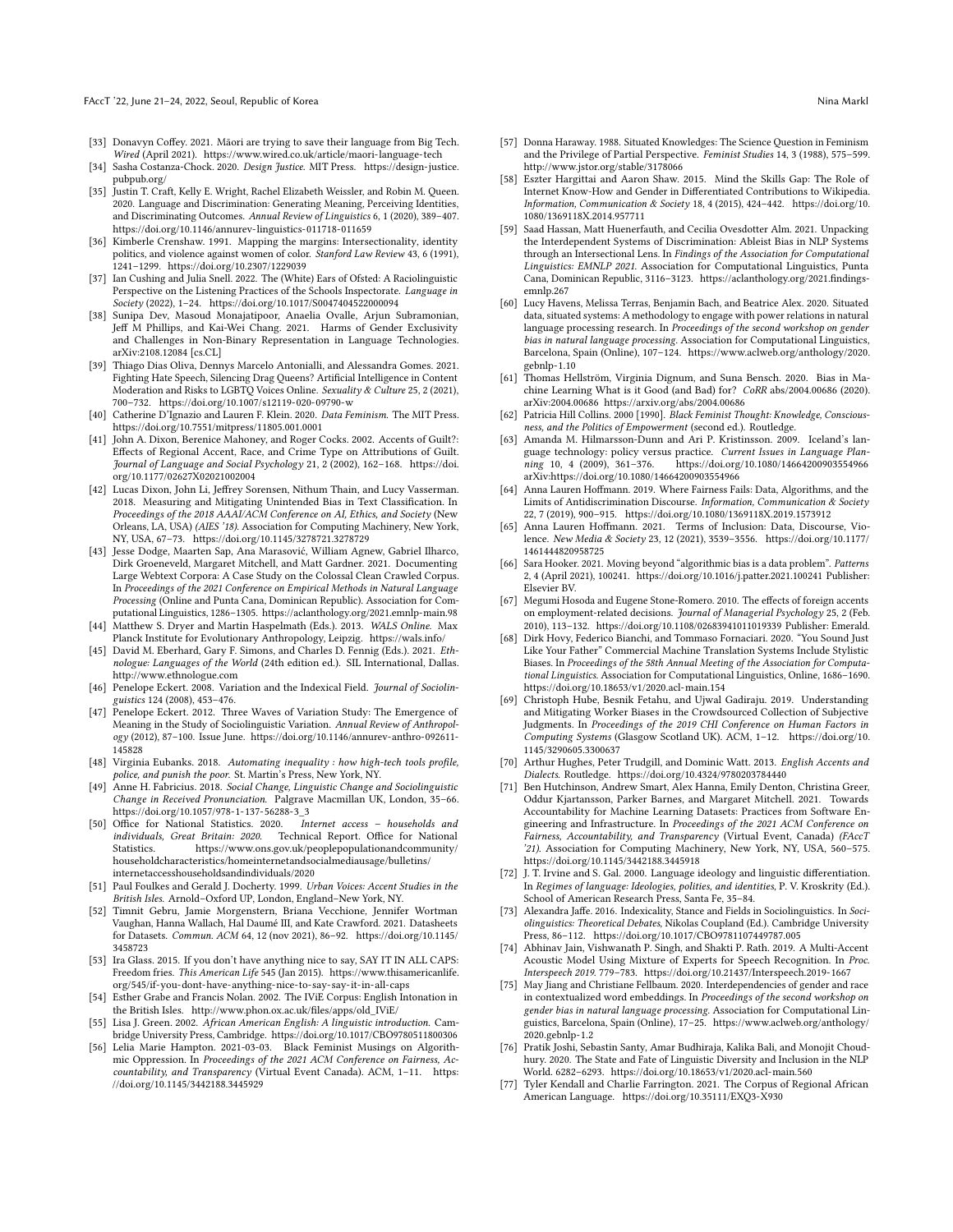Algorithmic bias in Speech and Language Technologies FACCT (22, June 21–24, 2022, Seoul, Republic of Korea

- <span id="page-12-24"></span>[78] Ruth Kircher and Sue Fox. 2021. Multicultural London English and its speakers: a corpus-informed discourse study of standard language ideology and social stereotypes. Journal of Multilingual and Multicultural Development 42, 9 (2021), 792–810.<https://doi.org/10.1080/01434632.2019.1666856>
- <span id="page-12-12"></span>[79] Sam Kirkham and Emma Moore. 2016. Constructing social meaning in political discourse: Phonetic variation and verb processes in Ed Miliband's speeches. Language in Society 45, 1 (2016), 87–111.<https://doi.org/10.1017/S0047404515000755> Publisher: Cambridge University Press.
- <span id="page-12-5"></span>[80] Allison Koenecke, Andrew Nam, Emily Lake, Joe Nudell, Minnie Quartey, Zion Mengesha, Connor Toups, John R. Rickford, Dan Jurafsky, and Sharad Goel. 2020. Racial disparities in automated speech recognition. Proceedings of the National Academy of Sciences 117, 14 (April 2020), 7684–7689. [https://doi.org/](https://doi.org/10.1073/pnas.1915768117) [10.1073/pnas.1915768117](https://doi.org/10.1073/pnas.1915768117)
- <span id="page-12-23"></span>[81] William Labov. 1990. The intersection of sex and social class in the course of linguistic change. Language Variation and Change 2, 2 (1990), 205–254. <https://doi.org/10.1017/S0954394500000338>
- <span id="page-12-25"></span>[82] Halcyon M. Lawrence. 2021. Siri Disciplines. In Your Computer Is on Fire, Thomas S. Mullaney, Benjamin Peters, Mar Hicks, and Kavita Philip (Eds.). The MIT Press, 179–198.<https://doi.org/10.7551/mitpress/10993.003.0013>
- <span id="page-12-3"></span>[83] Dave Lee. 2021. The next Big Tech Battle: Amazon's Bet on Healthcare Begins to Take Shape. Financial Times (2021). [https://www.ft.com/content/fa7ff4c3-](https://www.ft.com/content/fa7ff4c3-4694-4409-9ca6-bfadf3a53a62) [4694-4409-9ca6-bfadf3a53a62](https://www.ft.com/content/fa7ff4c3-4694-4409-9ca6-bfadf3a53a62)
- <span id="page-12-15"></span>[84] Shiri Lev-Ari and Boaz Keysar. 2010. Why don't we believe non-native speakers? The influence of accent on credibility. Journal of Experimental Social Psychology 46, 6 (2010), 1093–1096.<https://doi.org/10.1016/j.jesp.2010.05.025>
- <span id="page-12-19"></span>[85] Erez Levon, Devyani Sharma, Dominic J. L. Watt, Amanda Cardoso, and Yang Ye. 2021. Accent Bias and Perceptions of Professional Competence in England. Journal of English Linguistics 49, 4 (2021), 355–388. [https://doi.org/10.1177/](https://doi.org/10.1177/00754242211046316) [00754242211046316](https://doi.org/10.1177/00754242211046316)
- <span id="page-12-8"></span>[86] Tao Li, Daniel Khashabi, Tushar Khot, Ashish Sabharwal, and Vivek Srikumar. 2020. UNQOVERing Stereotyping Biases via Underspecified Questions. In Findings of the Association for Computational Linguistics: EMNLP 2020 (Online). Association for Computational Linguistics, 3475–3489. [https://doi.org/10.18653/](https://doi.org/10.18653/v1/2020.findings-emnlp.311) [v1/2020.findings-emnlp.311](https://doi.org/10.18653/v1/2020.findings-emnlp.311)
- <span id="page-12-14"></span>[87] Rosina Lippi-Green. 2012. English with an accent language, ideology, and discrimination in the United States. Routledge, London ; New York.
- <span id="page-12-20"></span>[88] Nina Markl and Catherine Lai. 2021. Context-sensitive evaluation of automatic speech recognition: considering user experience & language variation. In Proceedings of the First Workshop on Bridging Human–Computer Interaction and Natural Language Processing. Association for Computational Linguistics, Online, 34–40.<https://aclanthology.org/2021.hcinlp-1.6>
- <span id="page-12-22"></span>[89] Joshua L Martin. 2021. Spoken corpora data, automatic speech recognition, and bias against african american language: The case of habitual 'be'. In Proceedings of the 2021 ACM conference on fairness, accountability, and transparency (FAccT '21). Association for Computing Machinery, New York, NY, USA, 284. [https:](https://doi.org/10.1145/3442188.3445893) [//doi.org/10.1145/3442188.3445893](https://doi.org/10.1145/3442188.3445893) Number of pages: 1 Place: Virtual Event, Canada.
- <span id="page-12-10"></span>[90] Joshua L. Martin and Kevin Tang. 2020. Understanding racial disparities in automatic speech recognition: The case of habitual "be". In Proc. Interspeech 2020. 626–630.<https://doi.org/10.21437/Interspeech.2020-2893>
- <span id="page-12-11"></span>[91] Josh Meyer, Lindy Rauchenstein, Joshua D. Eisenberg, and Nicholas Howell. 2020. Artie bias corpus: An open dataset for detecting demographic bias in speech applications. In Proceedings of the 12th language resources and evaluation conference. European Language Resources Association, Marseille, France, 6462– 6468.<https://www.aclweb.org/anthology/2020.lrec-1.796>
- <span id="page-12-26"></span>[92] James Milroy. 2001. Language Ideologies and the Consequences of Standardization. Journal of Sociolinguistics 5, 4 (2001), 530–555. [https://doi.org/10.1111/1467-](https://doi.org/10.1111/1467-9481.00163) [9481.00163](https://doi.org/10.1111/1467-9481.00163)
- <span id="page-12-21"></span>[93] Ali Bou Nassif, Ismail Shahin, Imtinan Attili, Mohammad Azzeh, and Khaled Shaalan. 2019. Speech Recognition Using Deep Neural Networks: A Systematic Review. IEEE Access 7 (2019), 19143–19165. [https://doi.org/10.1109/ACCESS.](https://doi.org/10.1109/ACCESS.2019.2896880) [2019.2896880](https://doi.org/10.1109/ACCESS.2019.2896880)
- <span id="page-12-35"></span>[94] Julia Nee, Genevieve Macfarlane Smith, Alicia Sheares, and Ishita Rustagi. 2021. Advancing Social Justice through Linguistic Justice: Strategies for Building Equity Fluent NLP Technology. In Equity and Access in Algorithms, Mechanisms, and Optimization (New York, NY, USA) (EAAMO '21). Association for Computing Machinery, 1–9.<https://doi.org/10.1145/3465416.3483301>
- <span id="page-12-36"></span>[95] Wilhelmina Nekoto, Vukosi Marivate, Tshinondiwa Matsila, Timi Fasubaa, Taiwo Fagbohungbe, Solomon Oluwole Akinola, Shamsuddeen Muhammad, Salomon Kabongo Kabenamualu, Salomey Osei, Freshia Sackey, Rubungo Andre Niyongabo, Ricky Macharm, Perez Ogayo, Orevaoghene Ahia, Musie Meressa Berhe, Mofetoluwa Adeyemi, Masabata Mokgesi-Selinga, Lawrence Okegbemi, Laura Martinus, Kolawole Tajudeen, Kevin Degila, Kelechi Ogueji, Kathleen Siminyu, Julia Kreutzer, Jason Webster, Jamiil Toure Ali, Jade Abbott, Iroro Orife, Ignatius Ezeani, Idris Abdulkadir Dangana, Herman Kamper, Hady Elsahar, Goodness Duru, Ghollah Kioko, Murhabazi Espoir, Elan van Biljon, Daniel Whitenack, Christopher Onyefuluchi, Chris Chinenye Emezue, Bonaventure

F. P. Dossou, Blessing Sibanda, Blessing Bassey, Ayodele Olabiyi, Arshath Ramkilowan, Alp Öktem, Adewale Akinfaderin, and Abdallah Bashir. 2020. Participatory Research for Low-resourced Machine Translation: A Case Study in African Languages. In Findings of the Association for Computational Linguistics: EMNLP 2020 (Online). Association for Computational Linguistics, 2144–2160. <https://doi.org/10.18653/v1/2020.findings-emnlp.195>

- <span id="page-12-6"></span>[96] Dong Nguyen, Laura Rosseel, and Jack Grieve. 2021. On Learning and Representing Social Meaning in NLP: A Sociolinguistic Perspective. In Proceedings of the 2021 Conference of the North American Chapter of the Association for Computational Linguistics: Human Language Technologies (Online). Association for Computational Linguistics, 603–612.<https://doi.org/10.18653/v1/2021.naacl-main.50>
- <span id="page-12-0"></span>[97] Safiya Umoja Noble. 2018. Algorithms of Oppression: How Search Engines Reinforce Racism. New York University Press.
- <span id="page-12-1"></span>[98] Cathy O'Neil. 2017. Weapons of Math Destruction: How Big Data Increases Inequality and Threatens Democracy. Penguin Books.
- <span id="page-12-33"></span>[99] Amandalynne Paullada, Inioluwa Deborah Raji, Emily M. Bender, Emily Denton, and Alex Hanna. 2021. Data and Its (Dis)Contents: A Survey of Dataset Development and Use in Machine Learning Research. Patterns 2, 11 (2021), 100336. <https://doi.org/10.1016/j.patter.2021.100336>
- <span id="page-12-34"></span>[100] Julia Powles and Helen Nissenbaum. 2018. The Seductive Diversion of 'Solving' Bias in Artificial Intelligence. [https://onezero.medium.com/the-seductive](https://onezero.medium.com/the-seductive-diversion-of-solving-bias-in-artificial-intelligence-890df5e5ef53)[diversion-of-solving-bias-in-artificial-intelligence-890df5e5ef53](https://onezero.medium.com/the-seductive-diversion-of-solving-bias-in-artificial-intelligence-890df5e5ef53)
- <span id="page-12-2"></span>[101] Manish Raghavan, Solon Barocas, Jon Kleinberg, and Karen Levy. 2020. Mitigating Bias in Algorithmic Hiring: Evaluating Claims and Practices. In Proceedings of the 2020 Conference on Fairness, Accountability, and Transparency (Barcelona, Spain) (FAT\* '20). Association for Computing Machinery, New York, NY, USA, 469–481.<https://doi.org/10.1145/3351095.3372828>
- <span id="page-12-37"></span>[102] John R. Rickford and Sharese King. 2016. Language and Linguistics on Trial: Hearing Rachel Jeantel (and Other Vernacular Speakers) in the Courtroom and Beyond. Language 92, 4 (2016), 948–988.<https://doi.org/10.1353/lan.2016.0078>
- <span id="page-12-18"></span>[103] Janin Roessel, Christiane Schoel, and Dagmar Stahlberg. 2020. Modern Notions of Accent-ism: Findings, Conceptualizations, and Implications for Interventions and Research on Nonnative Accents. Journal of Language and Social Psychology
- <span id="page-12-16"></span>39, 1 (2020), 87–111.<https://doi.org/10.1177/0261927X19884619> [104] Jonathan Rosa and Christa Burdick. 2016. Language Ideologies. In Oxford Handbook of Language and Society, Ofelia García, Nelson Flores, and Massimiliano Spotti (Eds.). Oxford University Press. [https://doi.org/10.1093/oxfordhb/](https://doi.org/10.1093/oxfordhb/9780190212896.013.15) [9780190212896.013.15](https://doi.org/10.1093/oxfordhb/9780190212896.013.15)
- <span id="page-12-30"></span>[105] Jonathan Rosa and Nelson Flores. 2017. Unsettling Race and Language: Toward a Raciolinguistic Perspective. Language in Society 46, 5 (2017), 621–647. [https:](https://doi.org/10.1017/S0047404517000562) [//doi.org/10.1017/S0047404517000562](https://doi.org/10.1017/S0047404517000562)
- <span id="page-12-29"></span>[106] Maarten Sap, Dallas Card, Saadia Gabriel, Yejin Choi, and Noah A. Smith. 2019. The risk of racial bias in hate speech detection. In Proceedings of the 57th annual meeting of the association for computational linguistics. Association for Computational Linguistics, Florence, Italy, 1668–1678. [https://doi.org/10.18653/v1/P19-](https://doi.org/10.18653/v1/P19-1163) [1163](https://doi.org/10.18653/v1/P19-1163)
- <span id="page-12-9"></span>[107] Beatrice Savoldi, Marco Gaido, Luisa Bentivogli, Matteo Negri, and Marco Turchi. 2021. Gender Bias in Machine Translation. arXiv[:2104.06001](https://arxiv.org/abs/2104.06001) [cs.CL]
- <span id="page-12-28"></span>[108] Katja Geertruida Schmahl, Tom Julian Viering, Stavros Makrodimitris, Arman Naseri Jahfari, David Tax, and Marco Loog. 2020. Is Wikipedia succeeding in reducing gender bias? Assessing changes in gender bias in Wikipedia using word embeddings. In Proceedings of the Fourth Workshop on Natural Language Processing and Computational Social Science. Association for Computational Linguistics, Online, 94–103.<https://doi.org/10.18653/v1/2020.nlpcss-1.11>
- <span id="page-12-4"></span>[109] Deven Santosh Shah, H. Andrew Schwartz, and Dirk Hovy. 2020. Predictive biases in natural language processing models: A conceptual framework and overview. In Proceedings of the 58th annual meeting of the association for computational linguistics. Association for Computational Linguistics, Online, 5248–5264. <https://doi.org/10.18653/v1/2020.acl-main.468>
- <span id="page-12-17"></span>[110] Devyani Sharma, Erez Levon, and Yang Ye. 2022. 50 years of British accent bias: Stability and lifespan change in attitudes to accents. English World-Wide (2022). <https://doi.org/10.1075/eww.20010.sha>
- <span id="page-12-13"></span>[111] Jennifer Smith and Sophie Holmes-Elliott. 2018. The unstoppable glottal: tracking rapid change in an iconic British variable. English Language and Linguistics 22, 3 (2018), 323–355.<https://doi.org/10.1017/S1360674316000459>
- <span id="page-12-7"></span>[112] Arthur K Spears. 1998. African-American Language Use: Ideology and so-Called Obscenity. In African-American English, Guy Bailey, John Baugh, Salikoko S. Mufwene, and John R. Rickford (Eds.). Routledge, 240–264.
- <span id="page-12-32"></span>[113] Luke Stark and Anna Lauren Hoffmann. 2019. Data Is the New What? Popular Metaphors & Professional Ethics in Emerging Data Culture. Journal of Cultural Analytics 1, 1 (2019), 11052.<https://doi.org/10.22148/16.036>
- <span id="page-12-31"></span>[114] Ian Stewart, Stevie Chancellor, Munmun De Choudhury, and Jacob Eisenstein. 2018. #Anorexia, #anarexia, #anarexyia: Characterizing Online Community Practices with Orthographic Variation. Proceedings - 2017 IEEE International Conference on Big Data, Big Data 2017 (2018), 4353–4361. [https://doi.org/10.](https://doi.org/10.1109/BigData.2017.8258465) [1109/BigData.2017.8258465](https://doi.org/10.1109/BigData.2017.8258465)
- <span id="page-12-27"></span>[115] Jiao Sun and Nanyun Peng. 2021. Men Are Elected, Women Are Married: Events Gender Bias on Wikipedia. In Proceedings of the 59th Annual Meeting